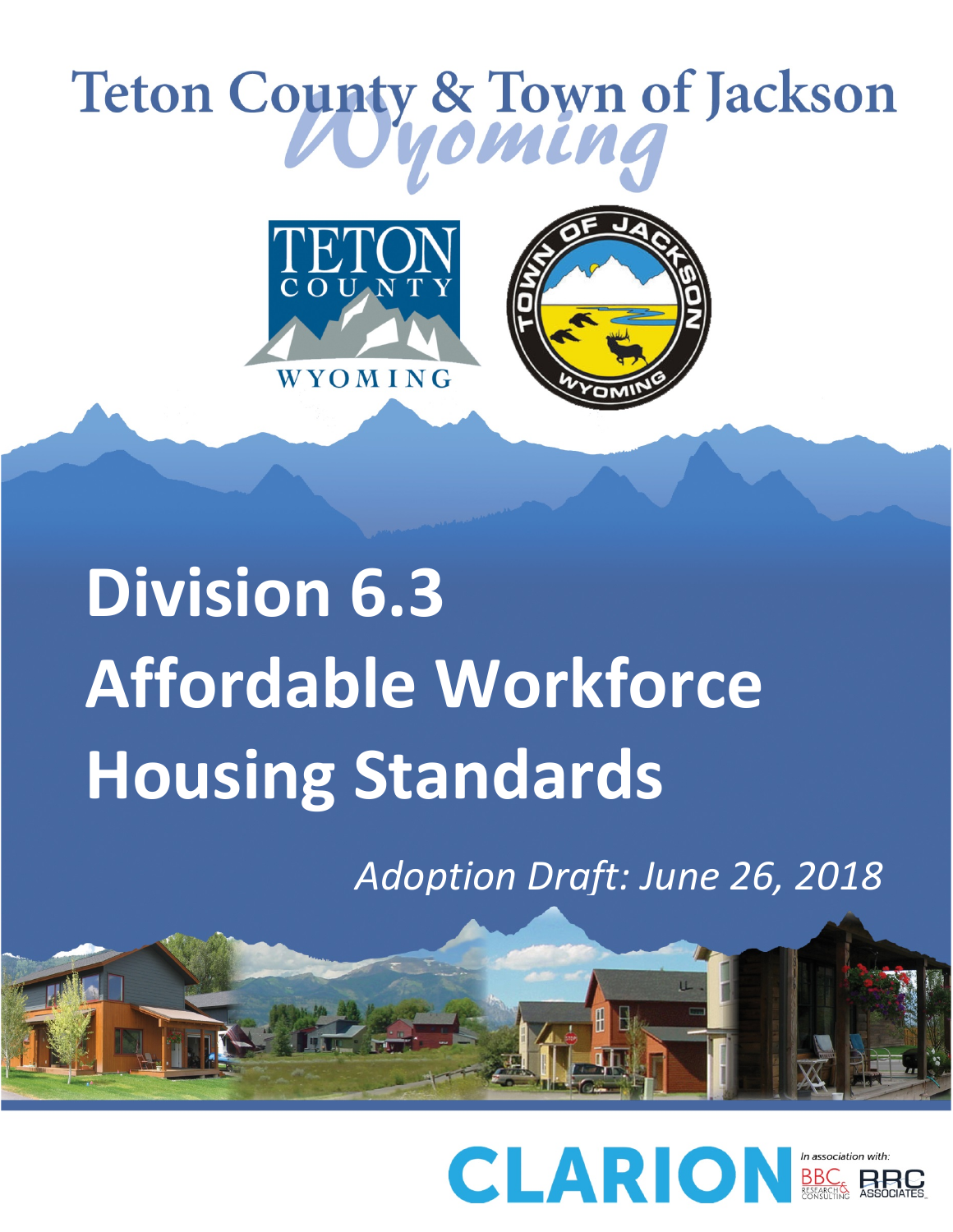# **Table of Contents**

| 6.3.1.                                                                 |  |
|------------------------------------------------------------------------|--|
| А.                                                                     |  |
| В.                                                                     |  |
| C.                                                                     |  |
| D.                                                                     |  |
| 6.3.2.                                                                 |  |
| Α.                                                                     |  |
| В.                                                                     |  |
| C.                                                                     |  |
|                                                                        |  |
| Α.                                                                     |  |
| <b>B.</b>                                                              |  |
|                                                                        |  |
| Type of Affordable Workforce Housing Required 10<br>6.3.4.<br>Α.       |  |
| В.                                                                     |  |
| C.                                                                     |  |
| D.                                                                     |  |
| Ε.                                                                     |  |
|                                                                        |  |
| 6.3.5.<br>Method for Providing Required Affordable Workforce Housing13 |  |
| А.                                                                     |  |
| В.                                                                     |  |
| C.                                                                     |  |
| D.                                                                     |  |
| 6.3.6.<br>Housing Mitigation Plan and Housing Mitigation Agreement  19 |  |
| А.                                                                     |  |
| В.                                                                     |  |
|                                                                        |  |
|                                                                        |  |
|                                                                        |  |
|                                                                        |  |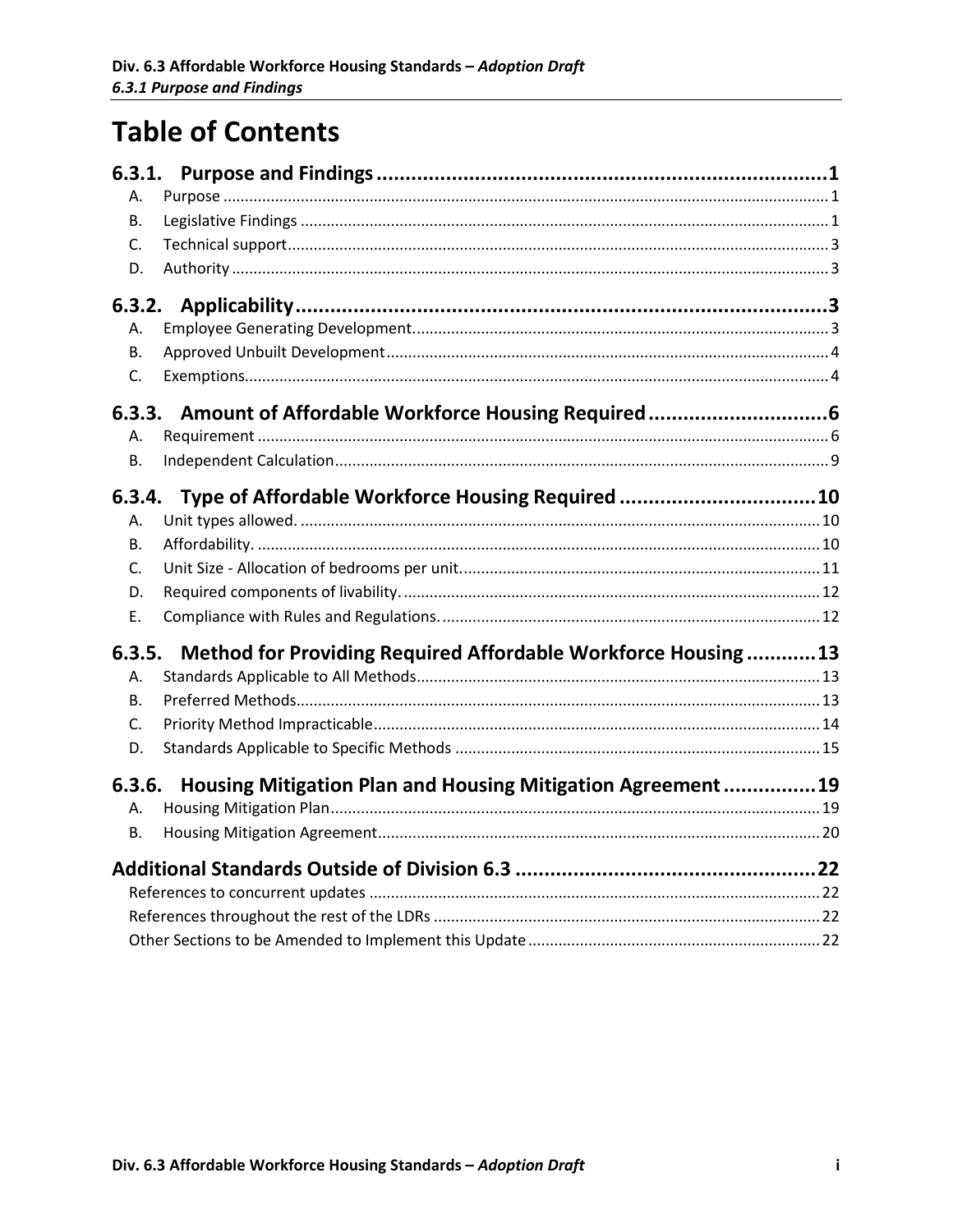Adoption of these standards will repeal Division 7.4 and Division 6.3 and replace Division 6.3 with the following.

# <span id="page-2-0"></span>**6.3.1. Purpose and Findings**

#### <span id="page-2-1"></span>**A. Purpose**

The purpose of these affordable workforce housing standards is to ensure that affordable workforce housing is provided to the local workforce by new physical development, use, development options, and subdivisionemployee generating development proportionate with the need for affordable workforce housing they createit creates.

#### <span id="page-2-2"></span>**B. Legislative Findings**

In adopting this Section, the Town Council/Board of Teton County Commissioners finds:

- **1. A local workforce is a defining feature of community character.** An essential component of the community character and social, economic, and political fabric of Teton County and the Town of Jackson over the years is the presence of those persons and families that work in the community, live in the community, attend schools in the community, worship in the community, and vote in the community. Maintenance of a local workforce is key to a balanced and sustainable local economy and resilient level of critical service provision.
- **2. Supply of local workforce housing is limited by affordability.** One of the primary factors that historically allowed this special community character in Teton County and the Town of Jackson is that, until the mid-1990s, the cost of housing was affordable to those persons living and working in the community. Beginning in the mid-1980s, a significant second home market emerged in Jackson Hole. These home buyers came from different parts of the country and had substantially higher incomes than the local workforce. They have contributed to a dramatic increase in land and construction costs in the community, resulting in a substantial increase in the price of housing. This increase in housing prices, when coupled with a slight increaseslightly increasing or static local workforce wages (accounting for inflation), has made market-rate housing unaffordable to most of the local workforce, forcing many to move outside the community. Review of state and national census and other wage and labor data demonstrate this trend.
	- **a.** In 1986, median sales prices of homes (\$90,000) in Teton County and the Town of Jackson were on target with the affordable housing price for a median income household (\$90,667). From that point in time forward, housing prices have increased so that they no longer align with what is affordable to median income households.
	- **b.** By 2000, the median sales price (\$565,000) was nearly three-3 times the price that was affordable to a median income household (\$196,333).
	- **c.** In 2007, the median sales price (\$1,075,000) was approximately four 4 times the price affordable to a median income household (\$270,000).
	- **d.** While the Great Recession had an impact on housing prices, even during the downturn housing was never affordable to most of the workforce. In 2012, the median sales price of housing (\$853,150) was more than 2.6 times the price that is affordable to a median income household (\$320,667).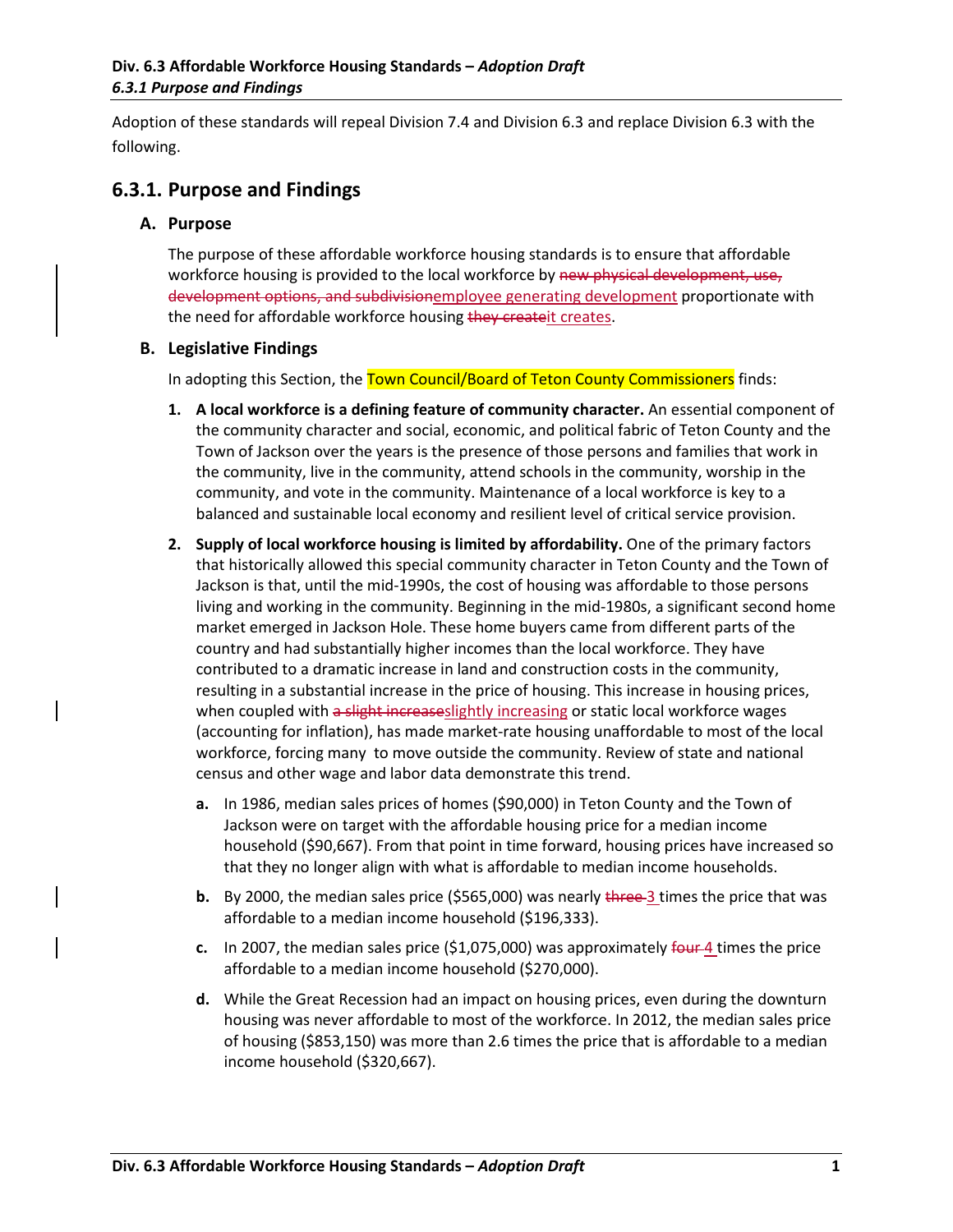- **e.** By 2016, the affordability gap had returned to pre-Great Recession levels with the median sales price (\$1,130,000) at 3.95 times the price that is affordable to a median income household (\$286,000).
- **3. Local housing supply has not been added at the same rate as local jobs.** In conjunction with the decrease in affordability, there is a shortage of local workforce housing because job growth has outpaced housing growth. Since 2000, jobs have grown at an annual rate of 2.1% while the number housing units has only grown at an annual rate of 1.6%.
- **3.4.As a result, the percentage of the workforce living locally has declined.** This phenomenon has These phenomena have resulted in a number of persons employed in the community and their families being forced to move outside the community, to places like Teton County, Idaho and Lincoln County, Wyoming. Estimates indicate that in 1986 approximately 91% of the workforce lived locally. In 1995 this number had decreased to approximately 80%. By 2005, it was 68%. By 2015, it was estimated only 58% of the workforce resided locally.
- **4.5.The decline in the local workforce has resulted in a deterioration of community character.** This decline in the percentage of the workforce living locally has resulted in an impairment of the social, economic, and political fabric of the community, along with the community's character. Estimates indicate this problem will continue to worsen in the future, unless additional housing is provided within price and rental ranges that are affordable to the workforce. More specifically:
	- **a.** A local workforce household is more likely to reinvest socially, civically, and economically in the community. As a greater percentage of the workforce commutes, their children no longer attend schools in the community, they no longer worship in the community, and they no longer express their ideas at the ballot box.
	- **b.** A local workforce results in a more balanced and sustainable local economy and resilient provision of critical services. As the community becomes more reliant on commuters, it also becomes more susceptible to weather events that adversely impact the local economy and the provision of critical community services.
	- **c.** A local workforce also results in a healthier ecosystem. A commuter workforce generates more traffic than a local workforce, which results in greater impact to wildlife and the environment in general.
	- **d.** The lack of local affordable workforce housing opportunities will result in the loss of generational continuity. If there are few housing opportunities available that are affordable to the workforce, there is little chance children who grow up in the community can raise their own families in the community, and continue to support and participate in the civic and social life of the community which they have been a part of their entire lives.
- **5.6.As a result the community set a workforce housing goal.** To address the impacts from this loss of the local workforce, in 2012 Teton County and the Town of Jackson set a goal In-in the *Jackson/Teton County Comprehensive Plan* to ensure a variety of workforce housing opportunities exist in the community so that at least 65% of those employed locally live locally.
- **6.7.To implement this goal, development must provide mitigation for the need for affordable workforce housing it creates.** To assist in the implementation of this goal, these standards require new physical development, use, development options, and subdivisionemployee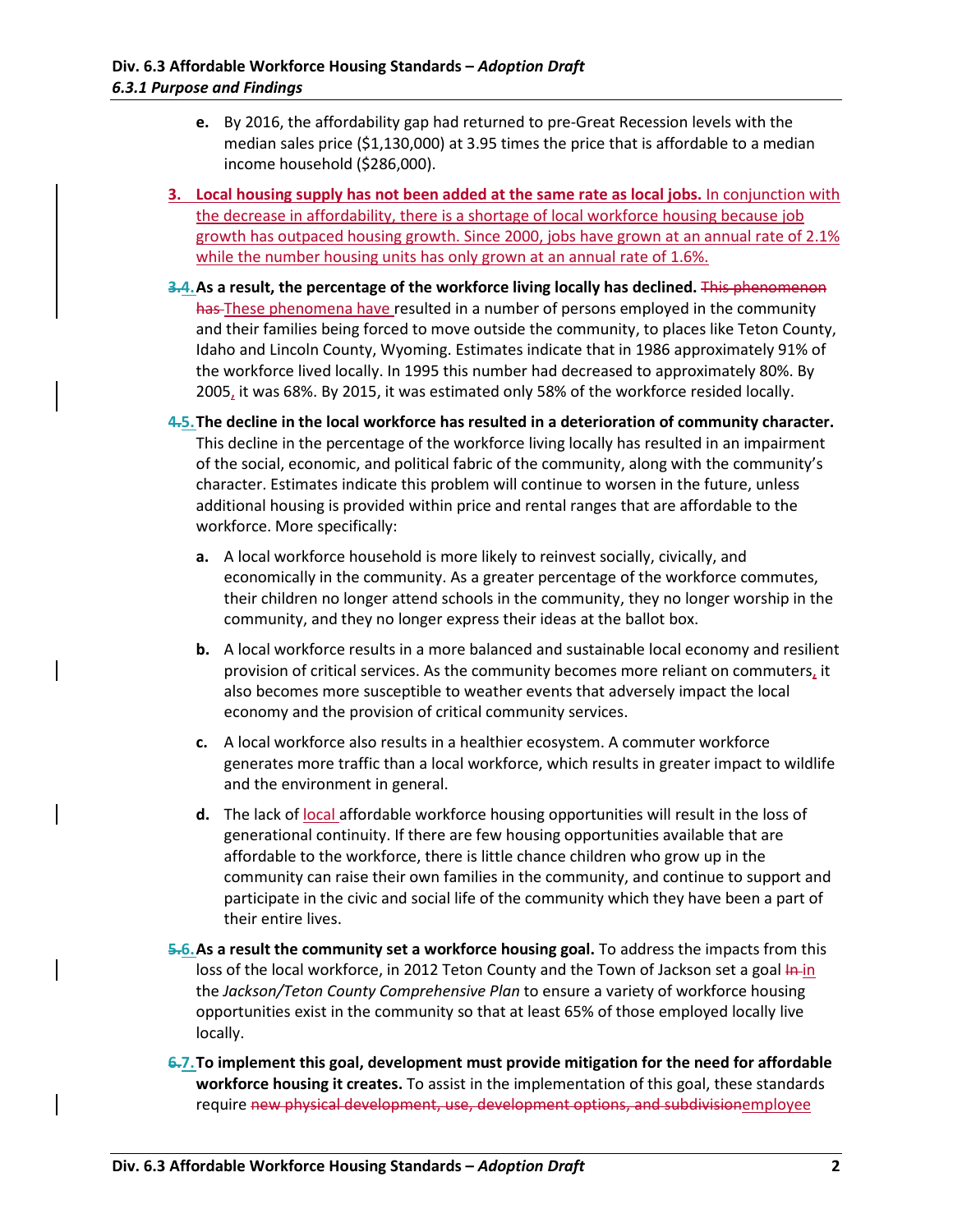generating development to provide affordable workforce housing proportionate to the need it creates.

**7.8.For these reasons**, these affordable workforce housing standards, are hereby adopted by the Town Council/Board of County Commissioners.

#### <span id="page-4-0"></span>**C. Technical support**

The technical support and analysis upon which these affordable workforce housing standards are established is based upon *The Teton County and Town of Jackson Employee Generation Land Use Study (August 22, 2013)*, as amended, which is incorporated herein by reference.

#### <span id="page-4-1"></span>**D. Authority**

The Board of County Commissioners has the authority to adopt these affordable workforce housing standards in accordance with the Wyoming Constitution, Section 18-5-202 *et. seq*., Wyoming Statutes, and such other authorities and provisions that are established in the statutory and common law of the State of Wyoming.  $1$ 

# <span id="page-4-2"></span>**6.3.2. Applicability**

These affordable workforce housing standards apply to any *employee generating development*, unless exempted below.

#### <span id="page-4-3"></span>**A. Employee Generating Development.**

*Employee generating development* is a new building or use not currently in existence, as further defined below.

- **1. Existence.** For the purpose of this standard existance shall mean a building or use existing on February [2](#page-4-5)1, 1995,<sup>2</sup> or the building or use legally established since that date with the highest affordable workforce housing requirement. The burden of identifying the existing building or use shall be the responsibility of the landowner. The landowner shall provide the Planning Director photos, permits, licenses, records, or other documentation that establishes the existing building or use. *For example. On December 18, 1995 the use of a property was a restaurant/bar. In 2000 the use of the property changed to a retail. In 2010 the use of the property changed to office. The exiting use for the purpose of this standard is restaurant/bar because restaurant/bar use has the highest affordable workforce housing requirement of the legal uses since December 18, 1995. An office space built as permitted in 2004 is considered existing for the purpose of this standard, regardless of the employee mitigation provided in 2004.*
	- **a.** This definition of existence shall not apply to an attached single-family unit or apartment for which housing mitigation has not been provided. (It shall apply to other residential uses.) *For example: An existing apartment building built prior to 1995 is being razed to build a new apartment building. Because the apartment building being razed*

<span id="page-4-4"></span> $<sup>1</sup>$  In the Town LDRs, this provision will state:</sup>

The Town Council of the Town of Jackson has the authority to adopt these affordable workforce housing standards in accordance with Article 13, Section 1 of the Wyoming Constitution, and Section 15-1-601, *et. seq*., Wyoming Statutes, and such other authorities and provisions that are established in the statutory and common law of the State of Wyoming.

<span id="page-4-5"></span><sup>&</sup>lt;sup>2</sup> Town date is December 18, 1995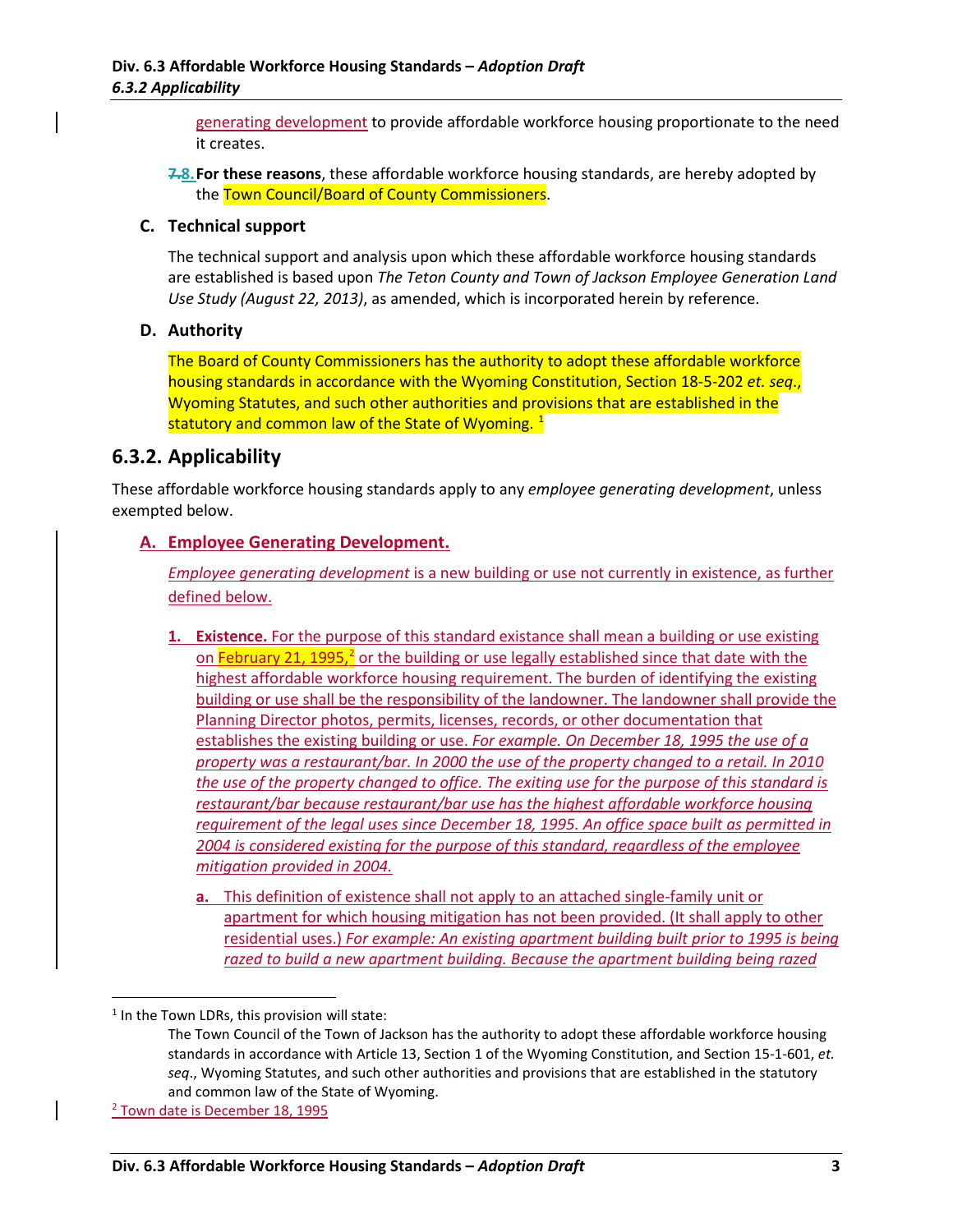*did not provide any affordable housing mitigation when it was built, the new apartment building would be subject to this Division as though the apartment building being razed did not exist.*

**2. Other types of development.** This division only applies to new building and use. A nonbuilding physical development, development option, or subdivision is not *employee generating development* and not subject to this Division, except that Sec 4.3.1.F.6 requires a Planned Resort Master Plan to include an estimation of the affordable workforce housing that will be required for the entire resort and a housing mitigation plan for the entire resort. *For example: This Division does not apply to an application for a single-family subdivision. This Division will be applied to each lot in the subdivision at the time a building permit is submitted.*

#### <span id="page-5-0"></span>**A.B. Approved Unbuilt Development**

- **1. Approval prior to February 21, 1995.[3](#page-0-0)** *Employee generating development* approved prior to February 21, 1995 which has not yet been developed shall also be subject to this Division upon submittal of any required application to complete the development. *For example: There is no "credit" for an existing vacant lot. A subdivision completed in 1992 approved construction of a detached single-family unit on each of the lots in the subdivision. Upon application for a building permit to build a unit on one of the lots in the subdivision, this Division shall apply. For example: A Planned Unit Development approved in 2004 approved commercial and residential development on a site, but did not include a specific housing mitigation plan outlining the required number of affordable and employee housing units. Upon application for a development plan, building permit, or use permit under that PUD this Division shall apply.*
- *2.* **Substantial amendment to prior approval.** In addition, this Division shall apply to all *employee generating development* not completed under an existing approval when that existing approval is substantially amended, regardless of whether the amendment applies to the entire uncompleted portion of the approval, and regardless of the approved Housing Mitigation Plan (or Housing Mitigation Agreement). A substantial amendment is any amendment that would increase the amount of affordable workforce housing required. *For example: A Sketch Plan was approved for a three building development and included a Housing Mitigation Plan. Only one building has been built, and only the required housing associated with the built building has been provided. An amendment to the Sketch Plan is proposed to increase the size of one of the unbuilt buildings. The amount of affordable workforce housing required to approve the amendment would be equal to the current requirement for both unbuilt buildings.*

#### <span id="page-5-1"></span>**B.C. Exemptions**

The following are exempt from the standards of this Division.

- **1. Existing.** An existing physical development or use, and maintenance or alteration of an existing physical development or use.
- **2. Prior approval.** Approved *employee generating development* with an approved Mitigation Plan that is completed pursuant to the approval.

<sup>&</sup>lt;sup>3</sup> Town date is December 18, 1995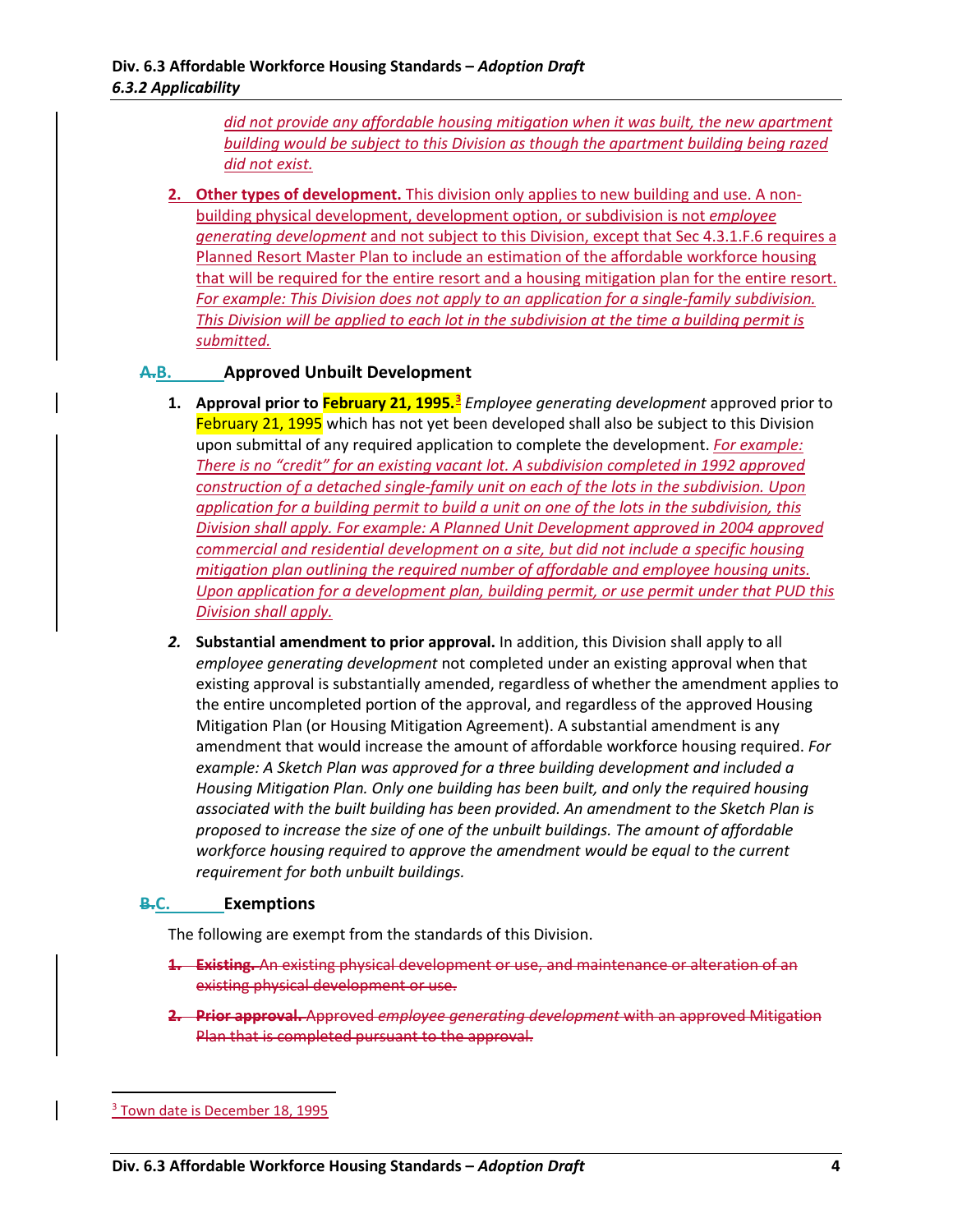- **3. Replacement.** Replacement of an existing physical development, use, development option, or subdivision within 12 months, except for:
- **4.** Any expansion of the existing physical development, use, development option, or subdivision; or
	- **a.** Replacement of an existing residential use for which housing mitigation has not been provided. *For example: An existing apartment building built prior to 1995 is being razed to build a new apartment building. Because the apartment building being razed did not provide any affordable housing mitigation when it was built, the new apartment building would be subject to this Division as though the apartment building being razed did not exist.*
- **1. Housing Department unit.** A residential unit subject to a deed restriction administered by the Housing Department.
- **5.2.Affordable Other workforce housing unit.** A residential unit subject to a deed restriction administered by the Housing Department, Jackson Hole Community Housing Trust, or Habitat for Humanity of the Greater Teton Area; or an apartment in the NL-5 zone. (This exemption shall not apply to an occupancy restriction as defined in the Housing Department Rules and Regulations.)
- **3. Historic building.** Use of a building included on the Teton County Historical Preservation Board (TCHPB) list of historically significant properties, or that is otherwise deemed in writing by the TCHPB to be historically significant. In addition, if a historic building is used in its historic location, floor area elsewhere on the site equal to the amount of historic floor area used on-site is also exempt. *For example: A 2,000 square foot historic cabin being converted into a restaurant would be exempt from this Division. If the historic cabin has not been moved and is being used as a restaurant in its historic location, another 2,000 square feet of floor area elsewhere on the site are also exempt from this division. If the historic cabin has been relocated from another location, only the cabin itself is exempt.*
- **6.4.Agriculture.** An agriculture use (6.1.3.B).
- **7.5.2,000 2,500 sf local occupancy detached single-family unit.[4](#page-6-0)** A detached single-family unit (6.1.4.B) of 2,000 2,500 square feet or less, which meets the standards for local occupancy established in 6.3.3.A.8. (Upon expansion of such a unit beyond 2,000-2,500 sf, this Division shall apply to the entire unit.) *For example: An 1,800 sf detached single-family unit would be exempt from this Section. A proposal to add 900 sf to the unit would result in a requirement of 0.071 affordable workforce housing units (0.000017 \* 2,700 +* Exp(-15.49 + 1.59\*Ln(2,700))/2.176 - *0 = 0.071).*
- **6. Replacement after damage by natural disaster.** Replacement of an attached single-family unit or apartment that is demolished or destroyed by a natural disaster or through any manner not willfully accomplished by the owner, regardless of the extent of the demolition or destruction. The replacement shall be complete, or an application to complete shall be sufficient, within 18 months of the date of destruction.
- **8.7.Mobile homeHome.** A mobile home (6.1.4.E) or mobile home park (7.1.4).
- **9.8. Dormitory.** A dormitory (6.1.4.F).

<span id="page-6-0"></span> <sup>4</sup> County LDRs only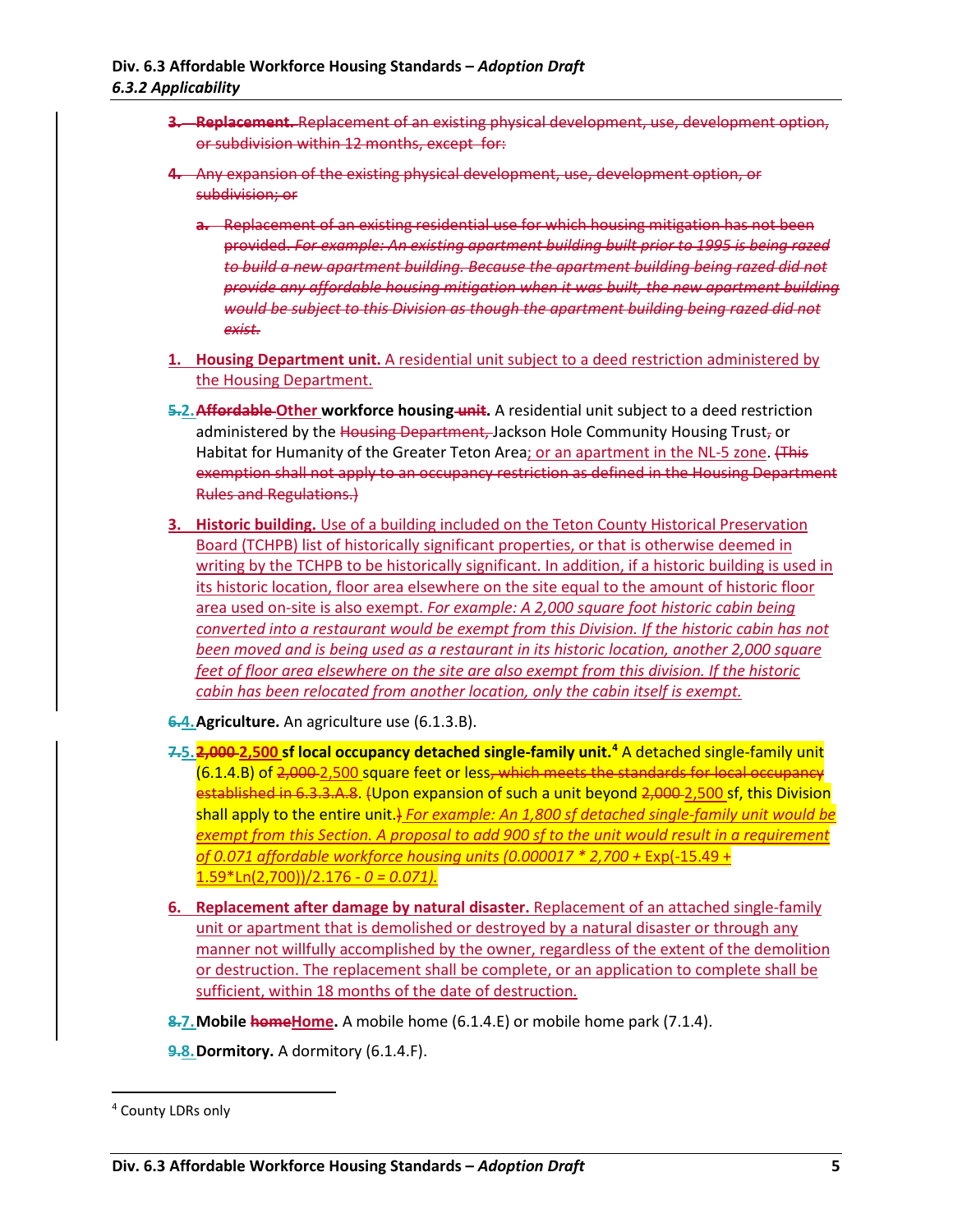**9. Group home.** A group home (6.1.4.G).

**10. Daycare.** A daycare or early childhood education use.

**11. Accessory use.** An accessory use (6.1.11), except for a Bed and Breakfast (6.1.11.C).

**11.12. Temporary use.** A temporary use (6.1.12).

**12.13. Workforce housing unit incentive.** A residential unit approved pursuant to Division 7.8, whether deed restricted or not.<sup>[5](#page-7-2)</sup>

**11. Non-Single-Family Subdivision.** Land division in the AC, WC, OP, BP, P, and P/SP zones. [6](#page-7-3)

# <span id="page-7-0"></span>**6.3.3. Amount of Affordable Workforce Housing Required**

#### <span id="page-7-1"></span>**A. Requirement**

Any *employee generating development* to which this Division applies shall provide at least the amount of affordable workforce housing determined by the following calculations. The calculations vary by the use being proposed and are the function of the size of the proposal. The calculations are based on the analysis found in the *Teton County and Town of Jackson Employee Generation Land Use Study (August 22, 2013)*, as amended, and assume an affordable workforce housing unit houses 1.8 local employees.

| <b>Use Proposed</b>                          | Affordable Workforce Housing Units Required                             |  |
|----------------------------------------------|-------------------------------------------------------------------------|--|
| Detached Single-Family Unit (6.1.4.B)        | $0.000017$ (sf) + (Exp(-15.49 +                                         |  |
| (Non-Local Occupancy, A.8)                   | 1.59*Ln(sf)))/ <del>2.414</del> 2.176                                   |  |
| Detached Single-Family Unit (6.1.4.B)        | $0.000017(sf) + (Exp(-16.14 + 1.59*Ln(sf)))/$                           |  |
| (Local Occupancy, see A.8)                   | <del>2.414</del> 2.176                                                  |  |
| Attached Single-Family Unit (6.1.4.C),       |                                                                         |  |
| Apartment (6.1.4.D)                          | $0.000017(sf) + (Exp(-14.17 + 1.59*Ln(sf)))/$<br><del>2.414</del> 2.176 |  |
| (Non-Local Occupancy, A.8)                   |                                                                         |  |
| Attached Single-Family Unit (6.1.4.C),       | $0.000017$ (sf) + (Exp(-14.82 + 1.59*Ln(sf)))/                          |  |
| Apartment (6.1.4.D)                          | 2.4142.176                                                              |  |
| (Local Occupancy, see A.8)                   |                                                                         |  |
| Conventional Lodging (6.1.5.B),              | $0.204 * room$                                                          |  |
| Short-Term Rental Unit (6.1.5.C)             |                                                                         |  |
| Office (6.1.6.B)                             | $0.000655000493$ * sf                                                   |  |
| Retail (6.1.6.C), Service (6.1.6.D), Heavy   |                                                                         |  |
| Retail/Service (6.1.6.F), Nursery (6.1.6.H), |                                                                         |  |
| Amusement (6.1.7.B), Adult                   | $0.000573000431$ * sf                                                   |  |
| Entertainment Business (6.1.7.F)             |                                                                         |  |

<span id="page-7-2"></span>5 Town LDRs only

**<sup>12.14.</sup> Public/semi-public zone.** Physical development, use, development option, or subdivisionEmployee generating development in the public/semi-public zone.

**<sup>13.15.</sup> Alta reduction.** Physical development, use, development option, or subdivision*Employee generating development* west of the Tetons shall only be required to provide 25% of the amount of affordable workforce housing calculated pursuant to Sec. 6.3.3.

<span id="page-7-3"></span> $6$  In the Town LDRs, the list will be: the DC, CR-1, CR-2, CR-3, OR, TS, UC, BP, NH-1, NM-2, NM-1, P, and P/SP zones.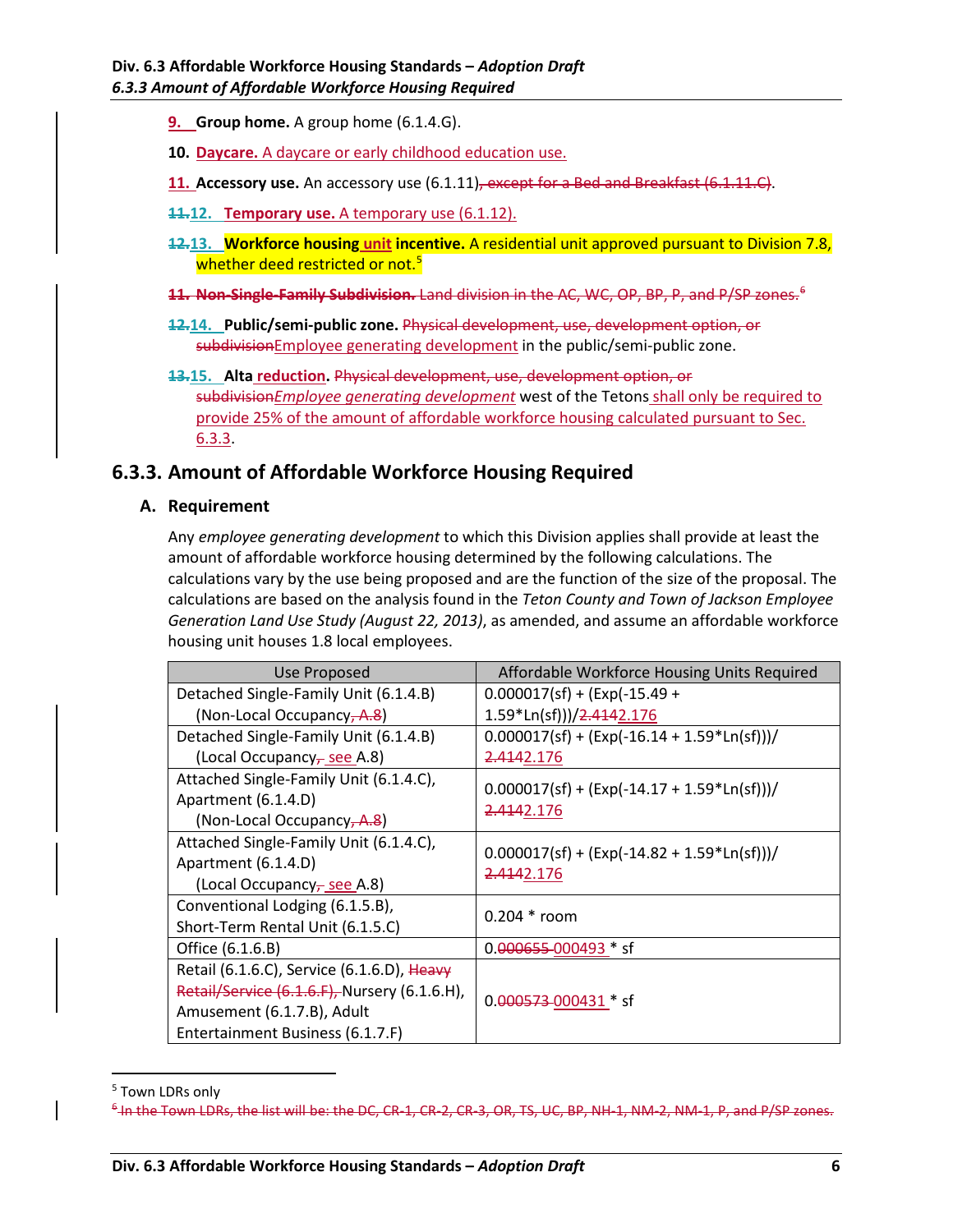| Use Proposed                               | Affordable Workforce Housing Units Required |
|--------------------------------------------|---------------------------------------------|
| Restaurant/Bar (6.1.6.E)                   | 0.001589-001197 * sf                        |
| Mini-Storage Warehouse (6.1.6.G)           | $0.000013 * sf$                             |
| Heavy Retail/Service (6.1.6.F), Industrial |                                             |
| Uses (6.1.9), Transportation/              | $0.000326000246$ * sf                       |
| Infrastructure Uses (6.1.10), Mini-Storage |                                             |
| <del>Warehouse (6.1.6.G)</del>             |                                             |
| Outdoor Recreation (6.1.3.C), Developed    |                                             |
| Recreation (6.1.7.D), Outfitter/Tour       | 0.000698 * sfindependent calculation        |
| Operator (6.1.7.E), Institutional Uses     |                                             |
| (6.1.8)                                    |                                             |

- **1. Schedule and calculator available.** A schedule of the requirement for *employee generating development* of various sizes and a calculator to use in determining the requirement are both available in the Administrative Manual. The residential requirement is a logarithmic equation because there is an exponential relationship between the size of a unit and the number of operations and maintenance employees generated.
- **2. Use not listed.** For uses not listed, the Planning Director shall either find a use comparable to the proposed *employee generating development* and utilize the comparable calculation, or require the applicant to conduct an independent calculation pursuant to 6.3.3.B to determine the requirement.
- **3. Expansion.** In the case of an expansion to an existing physical development, use, development option, or subdivisionbuilding or use, the amount of affordable workforce housing required shall be calculated based only on the expansiondifference between the requirement for the proposed and existing *employee generating development*. *For example: A 5,000 sf office building proposing to add 1,500 sf would be required to provide 0.74 affordable workforce housing units (0.000493 \* 6,500 - 0.000493 \* 5,000 = 0.74). A 3,000 sf detached single family home proposing to add 500 sf would be required to provide 0.017 affordable workforce housing units (0.000017 \* 3,500 +* Exp(-15.49 + 1.59\*Ln(3,500))/2.176 - *0.000017 \* 3,000 +* Exp(-15.49 + 1.59\*Ln(3,000))/2.176 *= 0.017)*
- **4. Change of Use.** In the case of a change of use, the amount of affordable workforce housing required shall be the difference between the requirement for the proposed use and the requirement for the existing use. An existing use shall not have been discontinued for longer than 12 months.*For example: A proposal to use a 2,000 sf retail space as an office would be required to include 0.124 affordable workforce housing units (0.000493 \* 2,000 - 0.000431 \* 2,000 = 0.124)*
- **5. Estimating use or size.** Where the use or size of the proposal is unknown, the following estimates shall be used:
	- **a. Platting vacant single family-lots.** For subdivision in the R-1, R-2, R-3, R-TC, S, NC, BC, and AR zones<sup>[7](#page-8-0)</sup>, the maximum habitable floor area allowed above ground on each lot proposed shall be used to calculate the amount of affordable workforce housing required at the time of subdivision. If additional habitable floor area is proposed at the

<span id="page-8-0"></span><sup>&</sup>lt;sup>7</sup> In the Town LDRs, the list will be: the R, NL-1, NL-2, NL-3, and NL-4 zones.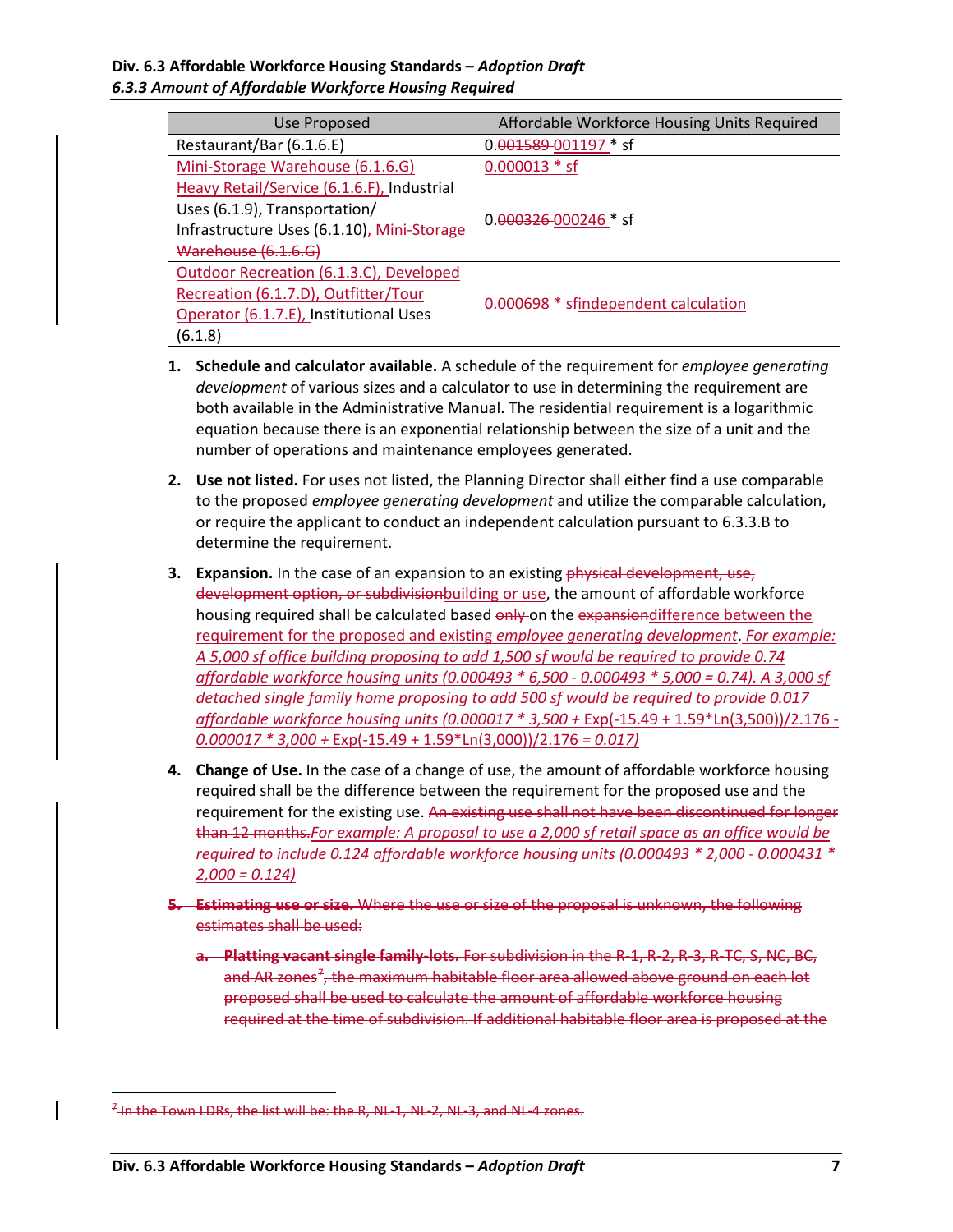time of building permit, the additional affordable workforce housing mitigation as required by this Section shall be required at that time.

- **6.5.Unknown use.** For the development of floor area with an unknown use, the allowed use in the zoning district with the greatest need for affordable workforce housing shall be used, except that use of a Restaurant/Bar use shall only be required in association with a Restaurant/Bar use permit.
- **7.6.Sf.** In the calculations "sf" is equal to the habitable floor area (in square feet), including basement, of each residential, lodging, or nonresidential unit.
	- **a.** The calculation for a multi-unit building shall be the sum of the calculation for each unit.
	- **b.** Common hallways, entryways, stairways, and other circulation areas in buildings with multiple residential or nonresidential units, that are not within any individual unit, shall not be included in the calculation.
	- **c.** Other square footage used for commercial activity that are not habitable floor area, such as outdoor seating and sales areas, shall be included in the calculation.
- **8.7.Room.** In the calculations "room" is equal to a single lodging room. In the case of a conventional lodging or short-term rental with multiple bedrooms per unit, the number of rooms used in the calculation shall be the number of bedrooms, not the number of units.
- **8. Local occupancy restriction.** The requirement calculation for non-local occupancy shall be applied to all residential uses. In order to utilize the local occupancy calculation, an occupancya restriction as defined in the Housing Department Rules and Regulations shall be placed on the unit that requires compliance with the occupancy qualification requirement of the Housing Department Rules and Regulations. (Placement of an affordable restriction or workforce restriction, as defined in the Housing Department Rules and Regulations, on a unit shall exempt the unit from any requirement pursuant to 6.3.2.B.4. However, 6.3.2.B.4 does not apply to an occupancy restriction. placed to utilize the local occupancy calculation. In order to remove such a restriction, the affordable workforce housing required on the date of the removal shall be provided. In the case of removal of an occupancy restriction the affordable workforce housing requirement shall be calculated as a change of use from local to non-local occupancy.*For example: An applicant proposing to build 3 – 1,000 square foot attached single-family units would be required to provide 0.108 affordable workforce housing units (3 \* (0.000017 \* 1,000 +* Exp(-14.17 + 1.59\*Ln(3,500))/2.176) = 0.108). If a workforce restriction is placed on the units, they are exempt from the requirements of this Section. If an occupancy restriction is placed on the units, *0.081 affordable workforce housing units would be required (3 \* (0.000017 \* 1,000 +* Exp(-14.82 +  $1.59*Ln(3,500)/2.176) = 0.081$ .
- **9. Removal of a voluntary restriction.** An affordable, workforce, or occupancy restriction voluntarily placed on a unit may be removed. In order to remove such a restriction, the affordable workforce housing required on the date of the removal shall be provided. In the case of removal of an occupancy restriction the affordable workforce housing requirement shall be calculated as a change of use from local to non-local occupancy.
- **10. Update requirement regularly.** The determination of need for affordable workforce housing shall be evaluated and updated at least every five 5 years to account for changes in the economic and demographic trends in the community. Updates shall be based on update to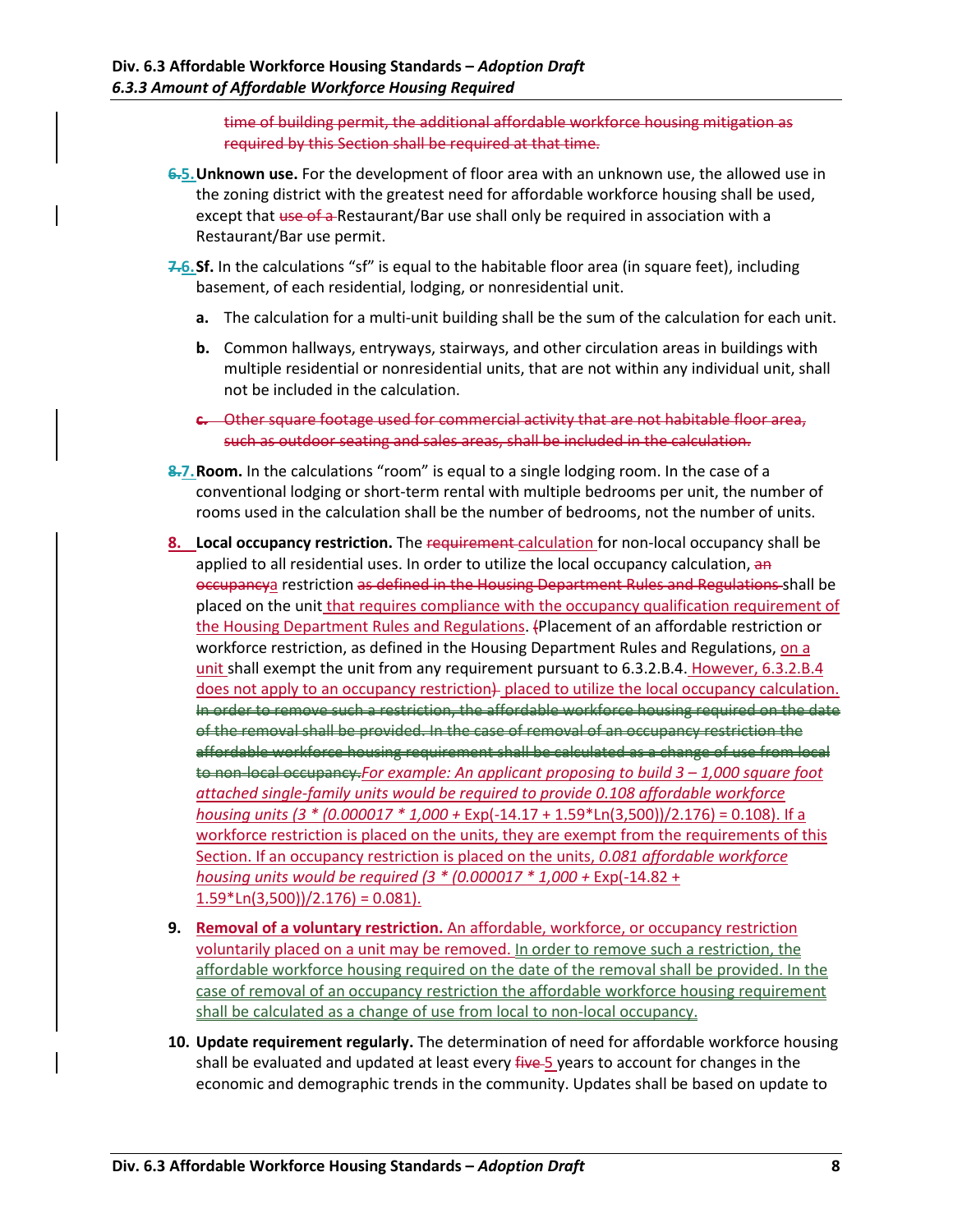*The Teton County and Town of Jackson Employee Generation Land Use Study* (August 22, 2013), as amended.

#### <span id="page-10-0"></span>**B. Independent Calculation**

Where applicable, an independent calculation shall establish the amount of affordable workforce housing required. The intent of the independent calculation is to identify a requirement for an industry that is proportional to the demand for affordable workforce housing that industry generates, where the general circumstances surveyed in the Teton County and Town of Jackson Employee Generation Land Use Study (August 22, 2013), as amended, do not represent unique circumstances of the industry. The independent calculation is not intended to be business specific.

#### **1. Applicability**

- **a. Applicant option.** An applicant may elect to prepare an independent calculation of the required affordable workforce housing if the applicant believes the nature, timing, or location of the proposed *employee generating development* is likely to create less need for affordable workforce housing than otherwise required in this Section.
- **b. Unspecified use.** The Planning Director may require an independent calculation of the need created for required affordable workforce housing if:
	- **i.** A calculation for the proposed use is not established in Sec. 6.3.3.A; or

**ii.** A proposed use does not rely on floor area; or

**ii.iii.** The proposal is a Planned Resort estimating housing need pursuant to Section 4.3.1.F.6; or

- **iii.**iv. The Planning Director finds the *employee generating development* to be unique from the general circumstances surveyed in *The Teton County and Town of Jackson Employee Generation Land Use Study* (August 22, 2013), as amended.
- **2. Calculation Methodology.** An independent calculation shall use the methodology used in the *Teton County and Town of Jackson Employee Generation Land Use Study* (August 22, 2013) to generate the calculations in 6.3.3.A. That methodology is represented by the following equation:

Requirement (units per sf/room) =  $[A/30/X*Y] + [B/X*Y] + [C/X*Y] + [D/\frac{W}{X*Y}]$ 

- **a.** A = the number of construction workers needed to construct one sf/room of the use.
- **b.** B = the post-construction workers needed to operate one sf/room of the use. In the case of residential development, these are the operations and maintenance employees such as landscapers, trash collectors, and property managers. In the case of nonresidential development, these are the employees who work at the use.
- **c.** C = the number of fire and emergency medical personnel needed to serve one sfor  $\frac{1}{2}$ room of the use.
- **d.** D = the number of law enforcement personnel needed to serve one sf/room of the use.
- **e.** 30 = the 30 year average career of a construction worker.
- **f.** X = the average number of workers in the household of an employee in a specific industry.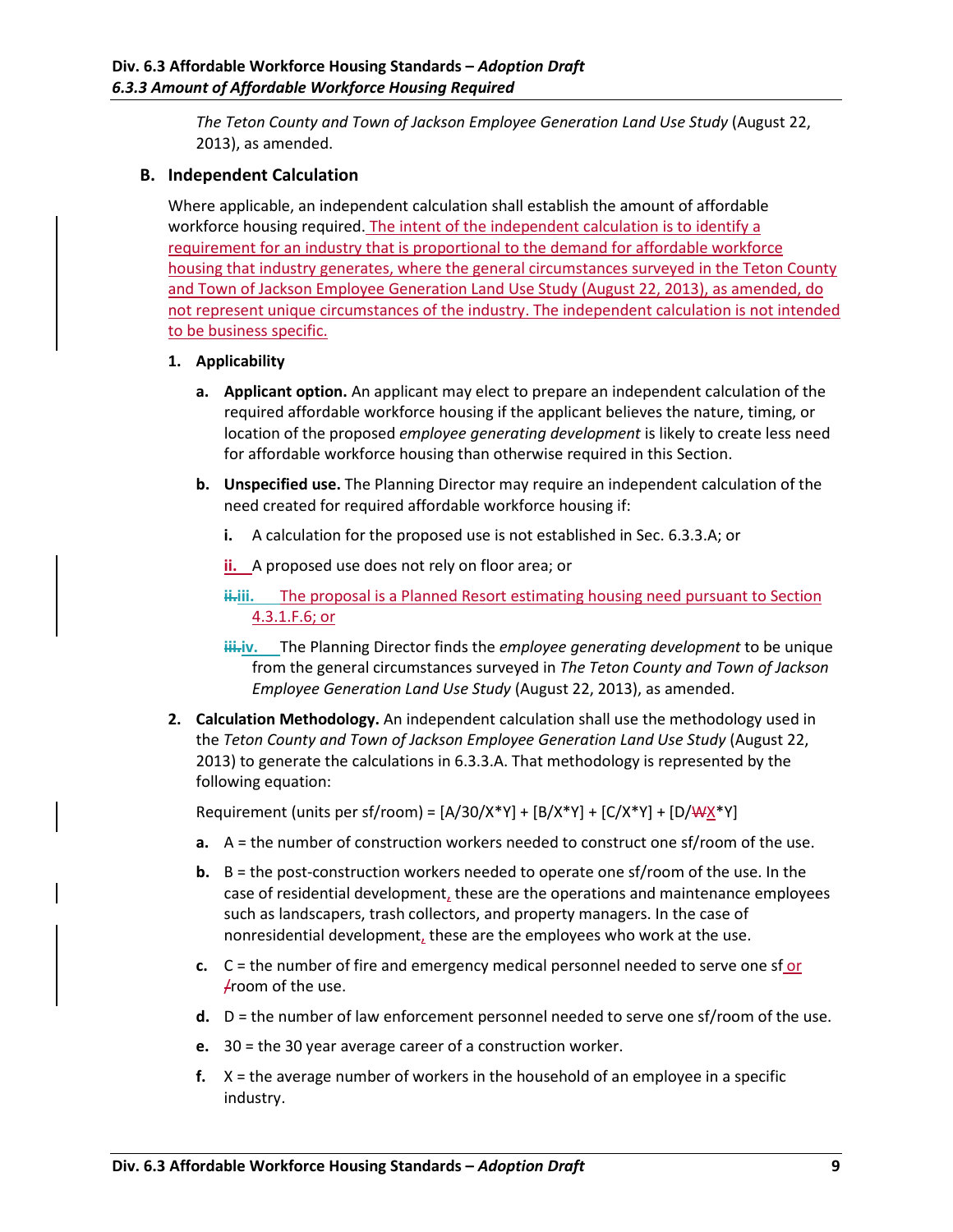- **g.** Y = the percentage of workers in a specific industry that cannot afford market housing.
- **3. Calculation Values.** The values in the *Teton County and Town of Jackson Employee Generation Land Use Study* (August 22, 2013), as amended, shall be used in the independent calculation except pursuant to the following standards.
	- **a. Values that may be altered.** In the equation for independent calculation an alternate value shall only be used for  $A$ ,  $B$ , or  $CA$ ,  $B$ , or the X and Y values associated with an altered A or B.
	- **b. Alternate values.** The alternate value proposed shall be calculated using:
		- **i.** Generally recognized principles and methods of impact analysis; and
		- **ii.** Verifiable local information and data; and

**iii.** Data that is industry specific rather than business specific; and

**ii.iv.** In the case of B, the year-round, including dual-seasonal, post-construction occupancy of the space. *For example: A space that is leased to a raft guiding operation in the summer and snowmobile guiding operation in the winter. For a space that size, a raft guiding operation averages 10 employees and a snowmobile guiding operation averages 7 employees. "B" for that use of that space = 7*.

# <span id="page-11-0"></span>**6.3.4. Type of Affordable Workforce Housing Required**

The affordable workforce housing units required by this Division shall comply with the following requirements to ensure their its affordability and livability.

#### <span id="page-11-1"></span>**A. Unit types allowed.**

A required affordable or workforce housing unit shall be a detached single-family unit (6.1.4.B), attached single-family unit (6.1.4.C), apartment (6.1.4.D), or accessory residential unit (6.1.11.B). No other residential or lodging unit type shall be required affordable workforce housing.

#### <span id="page-11-2"></span>**B. Affordability.**

- **1. Restriction.** Each affordable or workforce housing unit shall be subject to one of the following restrictions.
	- **a. Less than 50% of Median Income.** An affordable rental restriction, as defined in the Housing Department Rules and Regulations, ensuring affordability for households making 50% of family median income or less.
	- **b. 50%-80% of Median Income.** An affordable rental restriction, as defined in the Housing Department Rules and Regulations, ensuring affordability for households making above 50% up to 80% of family median income.
	- **c. 80%-120% of Median Income.** An affordable rental or affordable ownership restriction, as defined in the Housing Department Rules and Regulations, ensuring affordability for households making above 80% up to 120% of family median income.
	- **d. 120%-200% of Median Income.** A workforce rental or workforce ownership restriction, as defined in the Housing Department Rules and Regulations, for households making above 120% up to 200% of family median income.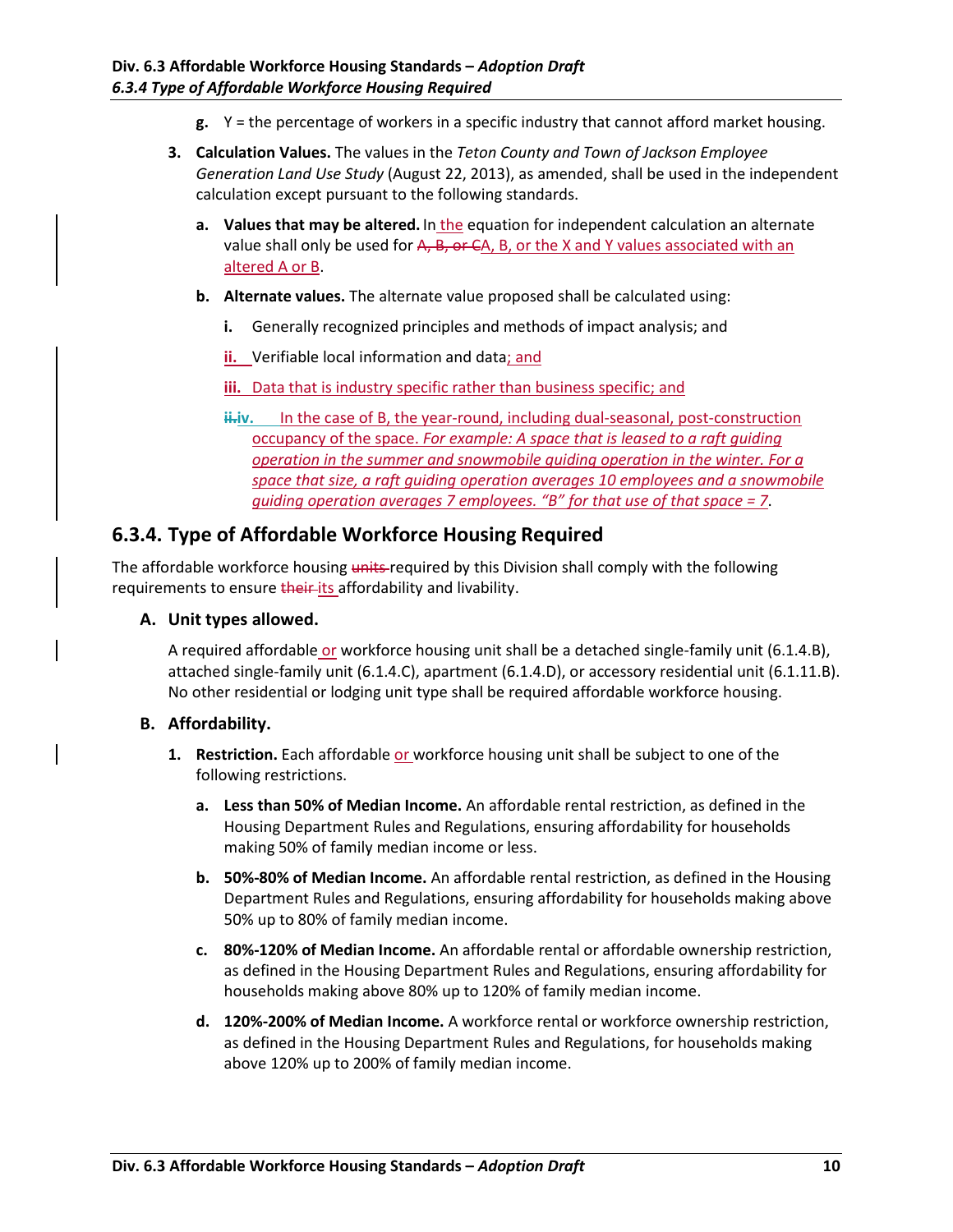**2. Allocation of restrictions.** The above restrictions shall be allocated to the required units in the following order. For requirements above  $8-7$  units, the order of allocation shall repeat. A fractional requirement shall be the last allocated.

| <b>Affordability Restriction</b> |       |                  |                |            |
|----------------------------------|-------|------------------|----------------|------------|
| <b>Units Required</b>            | < 50% | 50%-80%          | 80%-120%       | 120%-200%  |
|                                  |       | $rac{40}{5}$     | $\theta$ 1     |            |
|                                  | θ1    | $\underline{40}$ |                |            |
|                                  |       | $rac{40}{1}$     | $\pm 2$        |            |
|                                  | 21    |                  | 42             |            |
|                                  | 21    | $^{21}$          | 43             |            |
| 6                                |       | 21               | 23             |            |
|                                  | 32    | $\overline{21}$  | 23             | $\theta$ 1 |
| 8                                | 3     | 2                | $\overline{2}$ | ∔          |

- **a.** The Housing Director may adjust the restriction allocation in accordance with the procedure of Sec. 8.8.1 and the following standards.
	- **i.** The adjustment shall not reduce the required number of units.
	- **ii.** The restriction allocation shall meet the following distribution.

| <b>Affordability Restriction</b> | <b>Percentage of Required units</b> |  |
|----------------------------------|-------------------------------------|--|
| < 50%                            | At least 3425%                      |  |
| 50%-80%                          | At least 2719%                      |  |
| 80%-120%                         | No more than 2343%                  |  |
| 120%-200%                        | No more than 4513%                  |  |

**3. Allocation of restrictions by unit size.** To the maximum extent practicable, the allocation of restrictions shall be evenly distributed across all unit sizes.

#### <span id="page-12-0"></span>**C. Unit Size - Allocation of bedrooms per unit.**

The size of the required units, in number of bedrooms, shall be determined in the following order. For requirements above  $4-7$  units, the order of allocation shall repeat. A fractional requirement shall be the last allocated.

| <b>Number of Bedrooms</b>   |                       |           |           |
|-----------------------------|-----------------------|-----------|-----------|
| <b>Units Required</b>       | 1 Bedroom or Studio   | 2 Bedroom | 3 Bedroom |
|                             |                       |           |           |
|                             | $\theta$ <sup>1</sup> | 21        |           |
|                             | $\theta$ <sup>1</sup> |           | 40        |
|                             | $rac{12}{1}$          | ำ         | 40        |
|                             |                       |           |           |
|                             |                       |           |           |
|                             |                       |           |           |
| *Assumed Employees per Unit | 1.45                  | 4.852     | 2.1       |

- **1. Administrative Adjustment.** The Housing Director may adjust the bedroom allocation in accordance with the procedure of Sec. 8.8.1 and the following standards.
	- **a.** The adjustment shall not reduce the required number of units.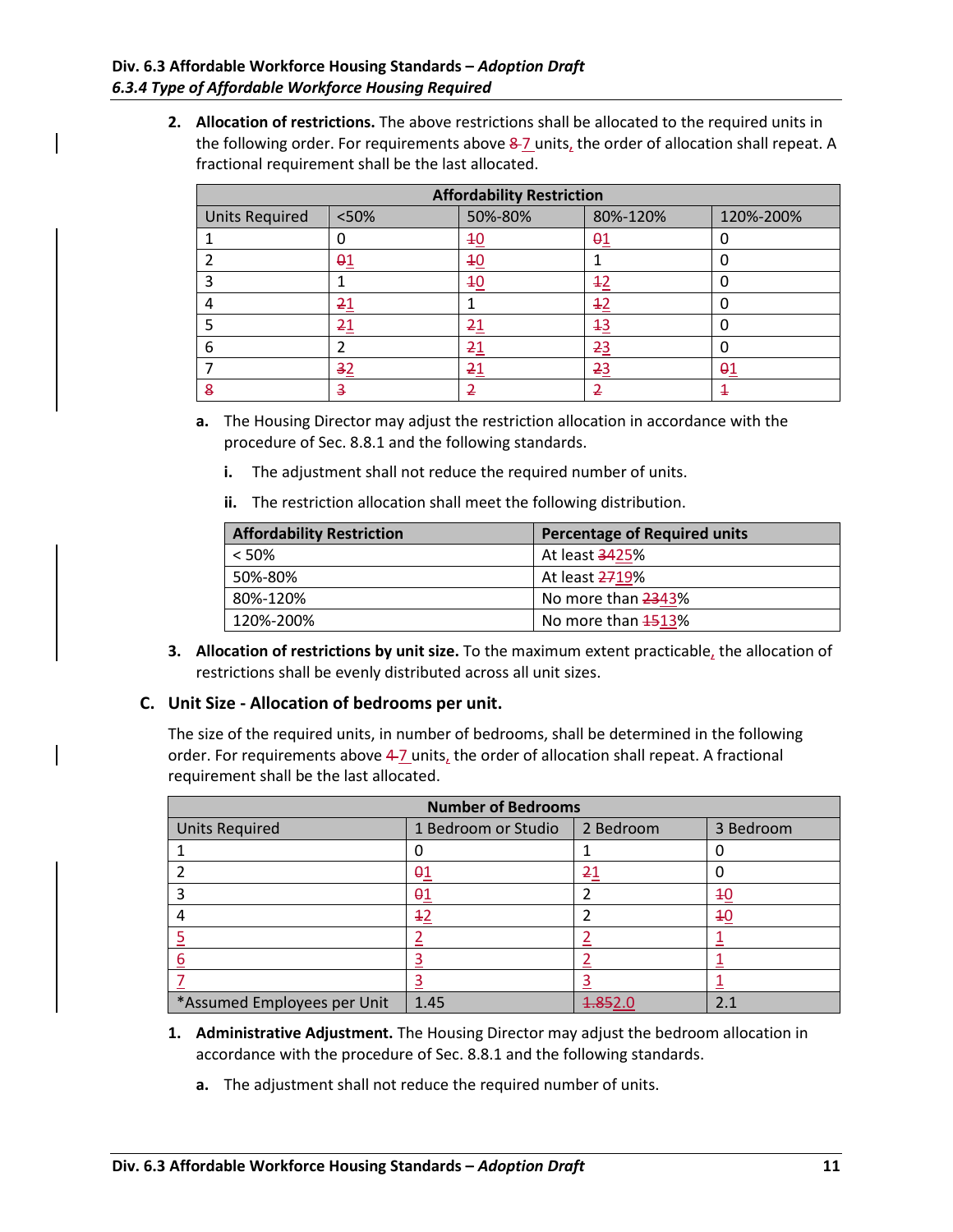- **b.** The maximum number of bedrooms in any unit shall be 3.
- **c.** The bedroom mix shall serve the needs of the local workforce.
- **d.** The bedroom allocation shall provide housing for a total number of workers equal to the required number of units times 1.8 workers per unit. The number of workers housed through the proposed bedroom allocation shall be calculated using the employees per unit assumed in the above table.

#### <span id="page-13-0"></span>**D. Required components of livability.**

Each required affordable or workforce housing unit shall include, at a minimum, the following the components of livability as they are defined inrequired by the Housing Department Rules and Regulations.

**1.** A fully equipped kitchen;

**2.** A fully equipped bathroom;

**3.** An area for living;

**4.** An area for sleeping; and

**5.** An area for storage.

#### <span id="page-13-1"></span>**E. Compliance with Rules and Regulations.**

Each required affordable or workforce housing unit shall comply with the Housing Department Rules and Regulations.

- **1.** The Jackson/Teton County Affordable Housing Department ("Housing Department") is responsible for administration of any affordable or workforce housing units established in accordance with this Division, as well as other affordable workforce-housing units it is directed to administer by the Town Council/Board of County Commissioners.
- **2.** To assist in the administration of this Division, the Housing Department is authorized to establish Town and County have adopted the Jackson/Teton County Housing Department Rules and Regulations, which shall-authorize the Housing Department to:
	- **a.** Manage and oversee all affordable and workforce housing units.
	- **b.** Determine the structure and design of the units.
	- **c.b.**Determine the building materials to be used for the units.Enforce livability standards.
	- **d.c.**Administer the marketing of the units.
	- **e.d.**Establish rules for qualifying renters and buyers, and administer selection of renters and buyers.
	- **f.e.** Establish rules for and monitor the units to ensure applicants, renters, and sellers comply with the requirements of this Division and the Rules and Regulations. The Rules and Regulations shall-also include rules addressing:
		- **i.** Renter and buyer non-compliance, which may include but is are not limited to requirements for disqualification and prosecution for fraud.
		- **ii.** Seller non-compliance (for initial or subsequent sales), which may include but is are not limited to issuance of an affidavit affecting title and prosecution for fraud.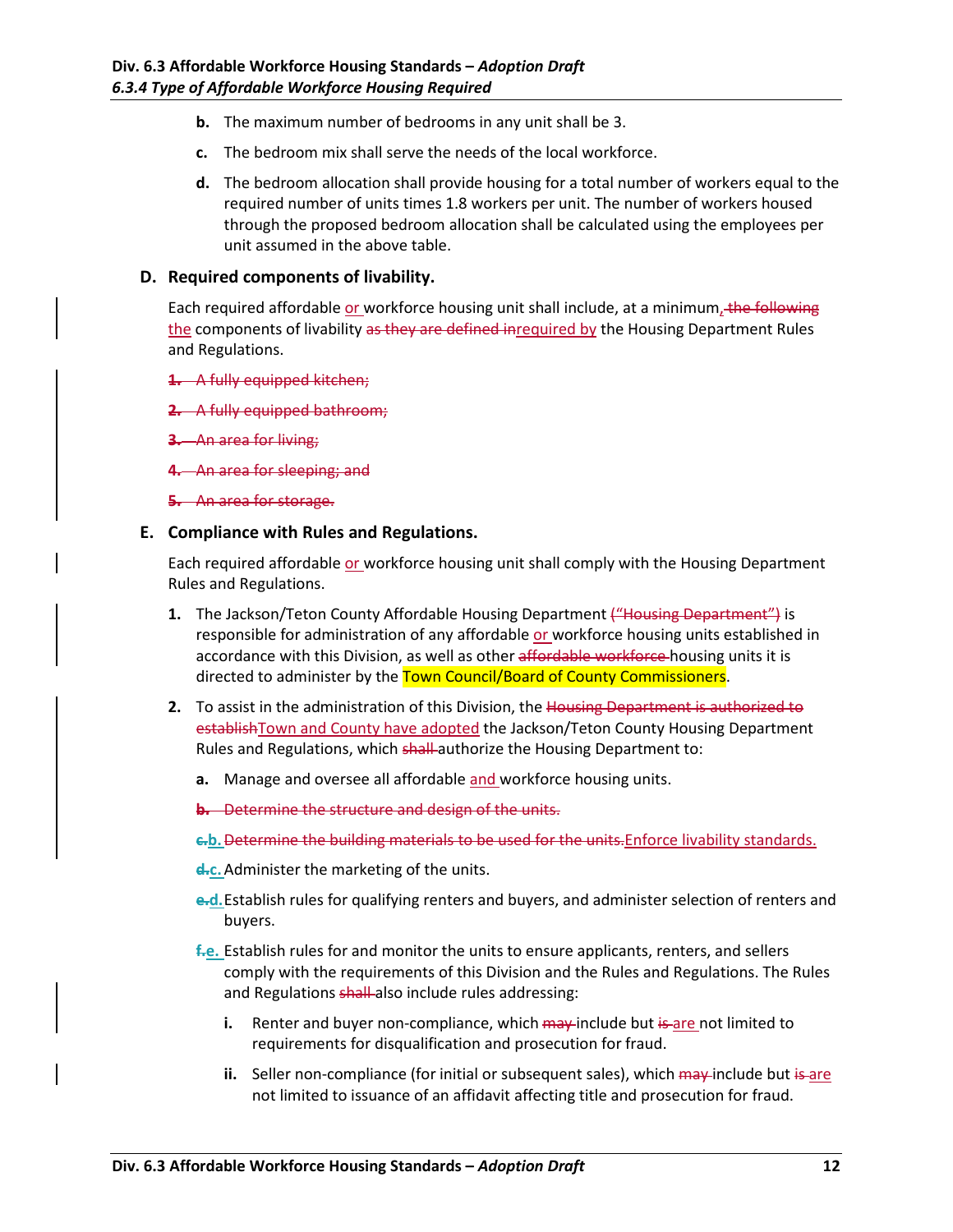**iii.** Housing Department reimbursement by the renter, seller, or applicant, for any attorney's fees and other costs associated with the Department's compliance enforcement.

### <span id="page-14-0"></span>**6.3.5. Method for Providing Required Affordable Workforce Housing**

#### <span id="page-14-1"></span>**A. Standards Applicable to All Methods**

Regardless of the method used to provide the affordable workforce housing required, each required affordable or workforce housing unit provided shall comply with the following standards.

- **1. Type.** Each required affordable or workforce housing unit shall meet the standards of Section 6.3.4, as well as all other standards of these LDRs and the Housing Department Rules and Regulations.
- **2. Location.** Each required unit shall be located in the Town of Jackson or in Teton County east of the Tetons, and shall be in an area determined suitable for affordable workforce housing, except that a requirement generated in Alta may be provided west of the Tetons.
- **3. Phasing.** If the *employee generating development* is approved for phases, the required affordable workforce housing shall be provided in proportion to the phases of the *employee generating development*. The phasing plan shall be established in the Housing Mitigation Agreement. The phasing plan shall require a recalculation of the amount of affordable workforce housing required at each phase.
- **3.4. Deed Restriction.** To ensure compliance with the standards of this Division, the property of each affordable or workforce housing unit and the property of the *employee generating*  development shall both be subject to a deed restriction, in perpetuity, and or a Housing Mitigation Agreement. More specifically:
	- **a. Deed restriction.** The property of the affordable or workforce housing unit and the property of the *employee generating development* shall be subject to a deed restriction, in perpetuity, in a form established and approved by the Housing Department, and included in the Rules and Regulations.
	- **b. Housing Mitigation Agreement**. The property of the affordable workforce housing unit and the property of the *employee generating development* shall also be subject to a Housing Mitigation Agreement which shall be recorded against the property of the *employee generating development* in a form acceptable to the Town/County Attorney.

#### <span id="page-14-2"></span>**B. Preferred Methods.**

Each *employee generating development* subject to the requirements of this Division shall provide the required affordable workforce housing by one or a combination of the methods identified below, in order of priority. Alternate methods shall not be proposed.

- **1.** Construction of required affordable workforce housing on the site of the *employee generating development,* or off-site. Below are LDRs intended to facilitate construction of required affordable workforce housing.
	- **a. FAR exemption for affordable or workforce housing units.** Applies in the WC/DC, CR-1, CR-2, CR-3, OR, NH-1, and NM-2 zones, see the applicable zone/Section 7.8.3.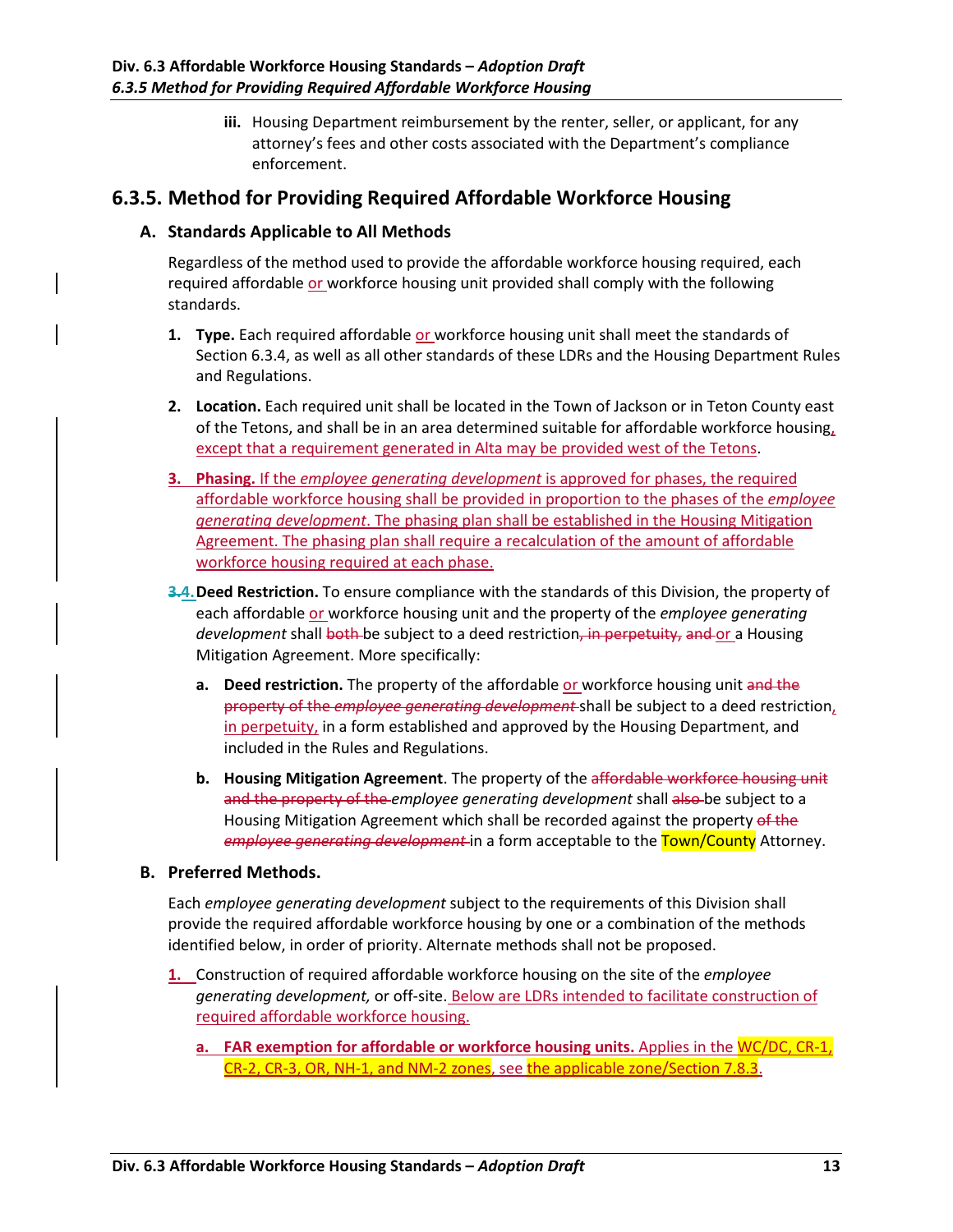- **b. 25% FAR Bonus for affordable or workforce housing units.** Applies in the TS, UC, and BP zones, see the applicable zone.<sup>[8](#page-15-1)</sup>
- **c. FAR Increases for more units.** Applies in the AR/NL-5 and NM-1 zones, see the applicable zone.
- **d. FAR exemption for ARUs accessory to a nonresidential use.** Applies in the AC, WC, OP, BP, R-1, R-2, R-3, BC, and R zones, see the applicable zone.<sup>[9](#page-15-2)</sup>
- **a.e.Shared parking between nonresidential use and affordable workforce housing.** Applies in all zones, see Section 6.2.2.B.1.
- **2.** Conveyance of land for affordable workforce housing.
- **3.** Utilization of a banked affordable or workforce housing unit.
- **4.** Restriction of an existing residential unit as an affordable workforce housing unit.
- **5.** Payment of an in-lieu fee.

#### <span id="page-15-0"></span>**C. Priority Method Impracticable**

A required affordable or workforce housing unit shall be provided through the highest priority method practicable. A lower priority method may be used upon making one of the following findings for each higher priority method.

- **1. Less than one unit.** An in-lieu fee may be paid for an affordable workforce housing requirement of less than one unit.
	- **a. Exception for change to short-term rental.** In buildings approved under the affordable workforce housing standards in place since July 18, 2018, change of use of a unit from attached-single family or apartment to short-term rental shall be mitigated by construction of the required housing regardless of the amount of the requirement.
- **2. On-site provision impractical.** On-site provision of the required affordable workforce housing:

**a.** Is inconsistent with the Comprehensive Plan or LDRs; or

**b.a.**Does not comply with other Town, County, State, or Federal laws; or

- **c.b.** Is unreasonable due to lack of infrastructure, inappropriate soils, or other site conditions.
- **3. Off-site methods not reasonably available.** A good faith effort to provide the required affordable workforce housing units off-site, is unsuccessful due to infrastructure, regulatory (either Town, County, State or Federal), or other site constraints of the land, or due to the price at which the land was available for sale. Conditions relevant to these constraints include but are not limited to factors like:
	- **a.** No off-site options are for sale that would support affordable workforce housing units at an economically feasible density to provide the amount of affordable workforce housing units required.

<span id="page-15-2"></span><span id="page-15-1"></span> <sup>8</sup> Town only <sup>9</sup> County only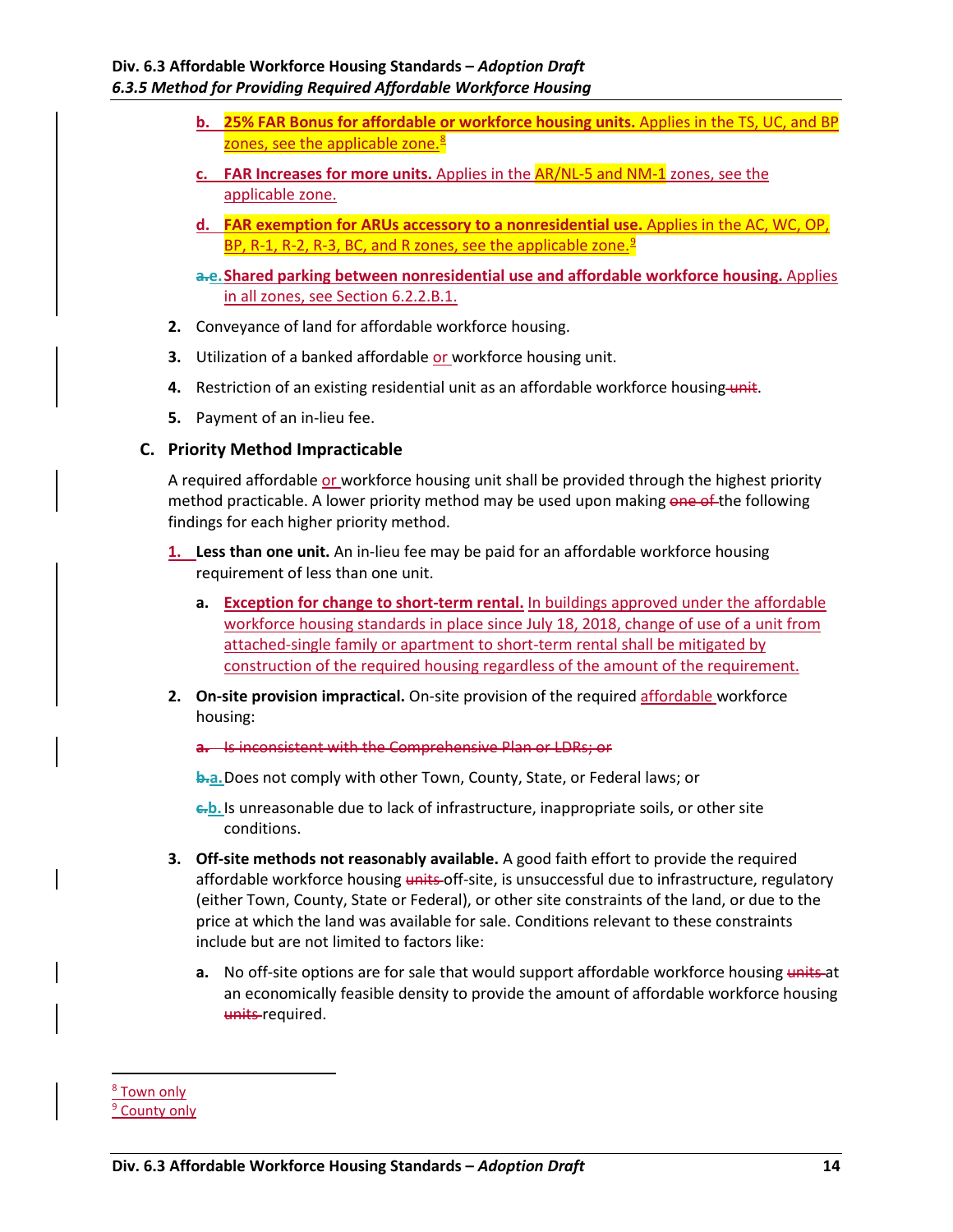**b.** The inability to provide the needed infrastructure (e.g., roads, water supply, sewage disposal, telephone, electricity and gas) for the development of available off-site locations.

#### <span id="page-16-0"></span>**D. Standards Applicable to Specific Methods**

In addition to the standards applicable to all methods, the following shall also apply to the specific method used for the provision of affordable workforce housing.

- **1. Construction.** Construction of required affordable workforce housing units-shall comply with the following standards.
	- **a. Timing.** Unless an alternate phasing plan is established in the Housing Mitigation Agreement, each required affordable housing unit shall be reviewed and constructed pursuant to the following standards. If an alternate phasing plan is established, the Housing Mitigation Agreement shall include financial assurances that the construction will occur.
		- **i.** Each required affordable or workforce housing unit constructed shall receive a certificate of occupancy prior to the granting of the applicable certificate of occupancy, or use permit, or subdivision plat for the *employee generating development*. If the Planning Director approves a performance bond pursuant to Sec. 8.2.11 to meet this requirement, the financial assurance shall be reviewed and updated annually.
		- **ii.** If the *employee generating development* is approved for phases, the required affordable workforce housing units shall be constructed in proportion to the phases of the *employee generating development*. The phasing plan shall be established in the Housing Mitigation Agreement. The phasing plan shall require a recalculation of the amount of affordable workforce housing required at each phase.
		- iii. The application to construct the affordable workforce housing shall be sufficient in order for an application for  $d$  development plan, a building permit or use permit, or building permit for *employee generating development* to be determined sufficient.
		- **iv.iii.** The approval process for the *employee generating development* shall occur concurrent with the approval process of the required affordable workforce housing development. [*For example: an employee generating development proposes off-site required affordable workforce housing of a scale that requires a development plan. The development plan for the employee generating development shall not be approved until the development plan for the required affordable workforce housing is approved.*]
- **2. Conveyance of Land.** Conveyance of land for affordable workforce housing shall comply with the following standards.
	- **a. Acceptance.** Land conveyed shall only be approved and accepted at the discretion of the Town Council/Board of County Commissioners, regardless of the decision maker on approval ofthe application for the *employee generating development* that is providing the mitigation.
	- **b. Conveyance.** The conveyance shall utilize the **Town/County** deed template.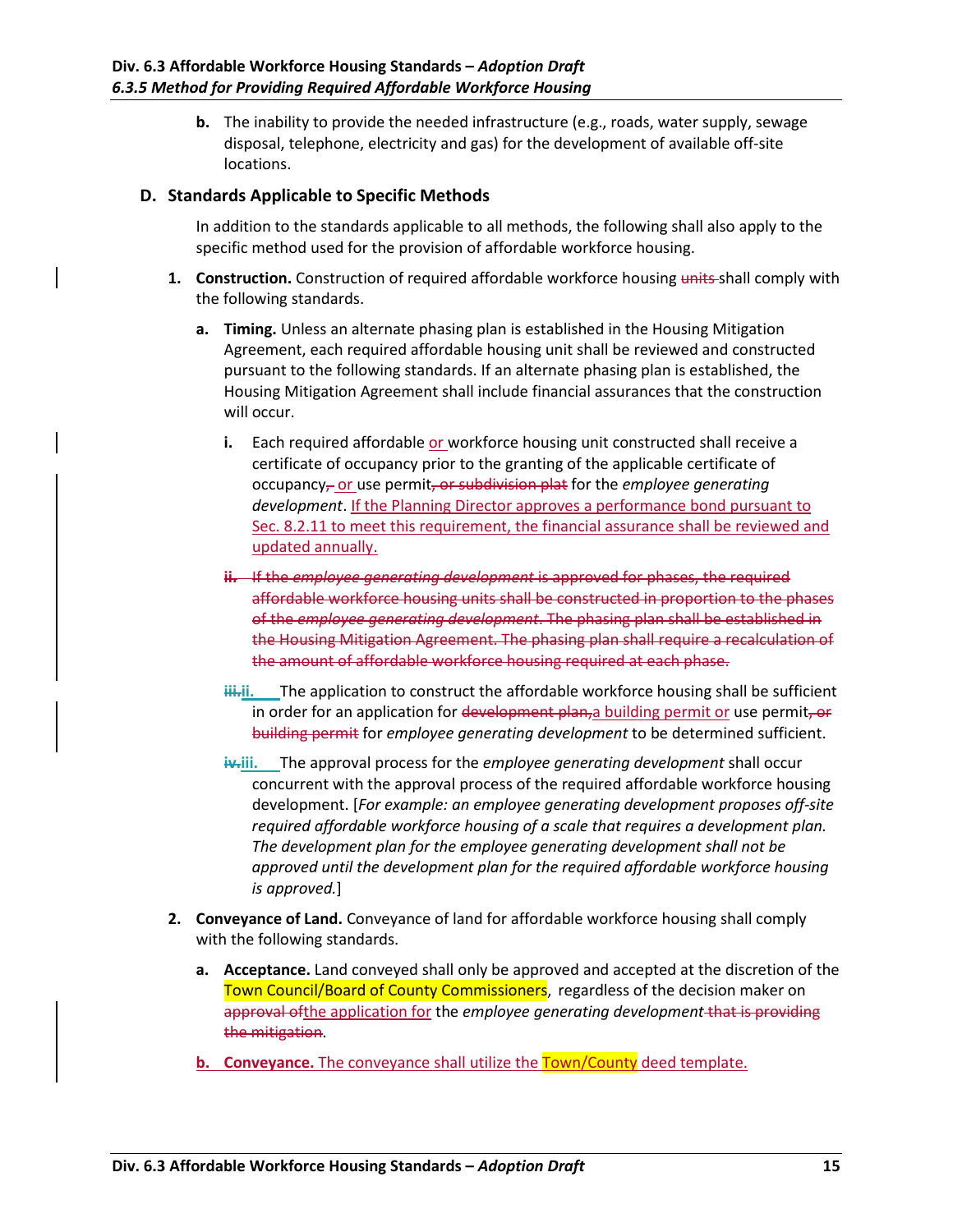- **b.c. Timing.** Land conveyance shall occur concurrently with approval of the development plan, use permit, or building permit, whichever occurs first, unless a different time of conveyance is established in the Housing Mitigation Agreement. If a different time is established, the Housing Mitigation Agreement shall include financial assurances that land conveyance will occur.
- **c.d.Amount.** Land conveyed shall be in an amount that allows for economically feasible construction of at least the amount of affordable workforce housing units required under the zoning applicable to the land, at the time of conveyance. The value of the land conveyed shall also be at least equal to the in-lieu fee that would be required.
- **d.e.Confirmation of fair market value.** The fair market value of the land conveyed shall be confirmed at the time of conveyance. Fair market value shall be net of any customary real estate commission for the sale of land.
- **e.f. Clear title.** Land conveyed shall have clear title, physical and legal access, and be free of any liens.
- **f.g. Onsite Infrastructure.** Land conveyed shall be fully ready for development and ready for construction, with roads, water supply, sewage disposal, telephone, electricity and gas (if available), and other basic services in place to the property line of the land, as applicable. If this cannot be demonstrated, the applicant shall post a bond in accordance with Section 8.2.11, to complete the improvements. (In no event shall the bonded improvements be completed more than one year after the date of conveyance of the land to the **Town/County.**)
- **g.h.Suitability.** Where there is concern about the suitability of soils or other site conditions to support affordable workforce housing, a soils report and/or other reports shall be prepared by an engineer or other consultant deemed qualified by the Town Council/Board of County Commissioners, at the applicant's expense, stipulating the land is suitable for the type of construction contemplated, stating any special construction techniques necessary for its development.

#### **h.i. Use of conveyed land.**

- **i.** Land conveyed shall be used for the development of affordable workforce housing units, and when accepted by the **Town Council/Board of Teton County** Commissioners shall be conveyed to the Jackson/Teton County Housing Authority for that purpose.
- **ii.** Where it is determined by the Board of County Commissioners and Town Council that the goals of providing affordable workforce housing will be better met through sale of the conveyed land, the conveyed land may be sold by the Jackson/Teton County Housing Authority.
- **iii.** Proceeds from the sale of conveyed land shall be placed in the interest-bearing Affordable Workforce Housing AccountFund. Proceeds from the sale of conveyed land, and any interest accrued from the sale, shall be used for development of affordable workforce housing that meets the standards of this Division, within a reasonable period of time after deposit into the accountfund.

#### **3. Banked units.**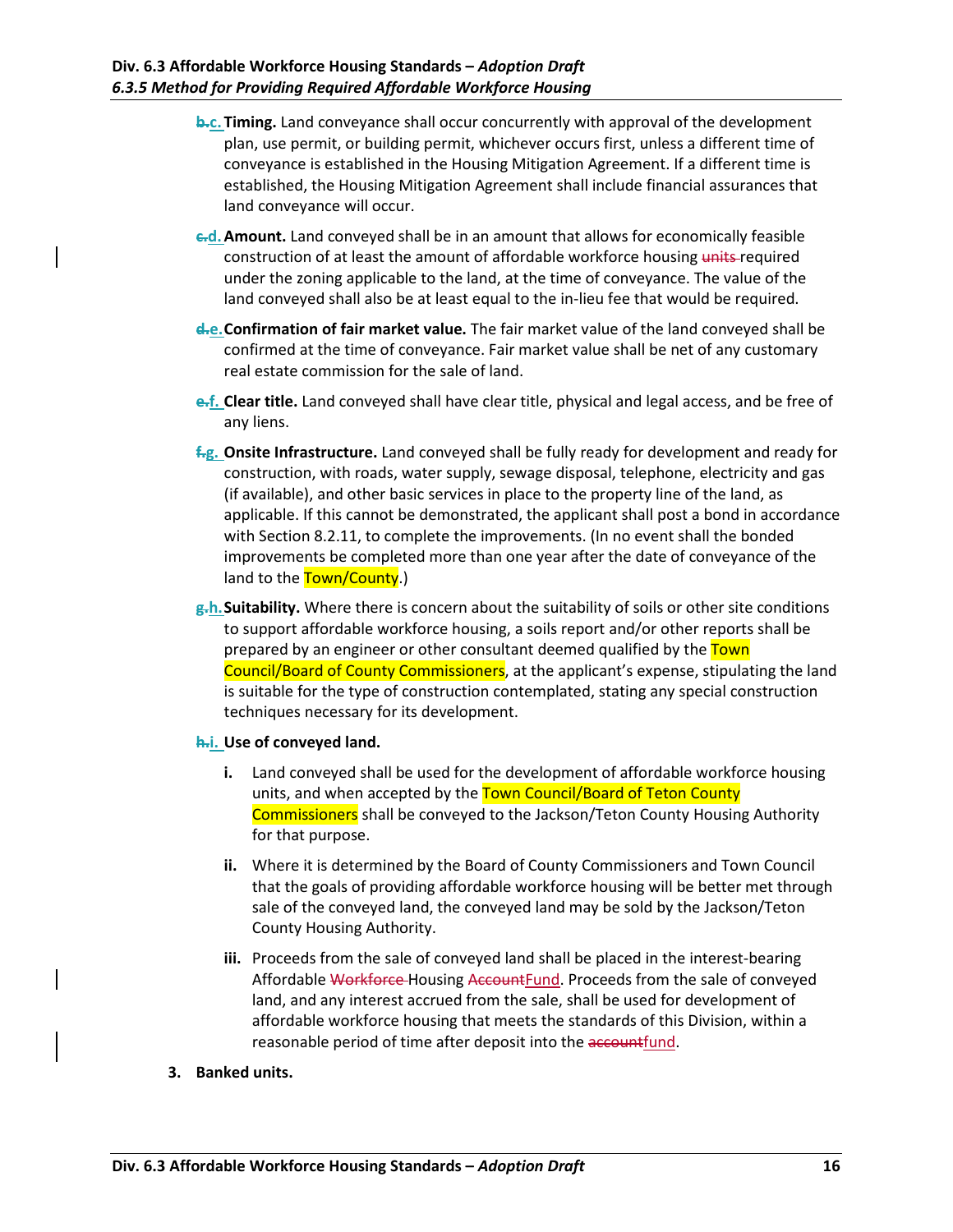- **a. Banking of a unit.** A voluntarily restricted affordable or workforce housing unit may be banked if it complies with the following standards.
	- **i.** The voluntarily restricted unit shall not be tied to any requirement in these LDRs.
	- **ii.** The deed restriction shall be approved by the Housing Department.
	- **iii.** The deed restriction shall identify the unit as a banked unit and require re-recording of the restriction to associate the unit with the *employee generating development* that utilizes the banked unit.
	- **iv.** The unit shall be banked for a maximum of 20 years.
- **b. Utilization of a banked unit.** Utilization of a banked unit to fulfill an affordable workforce housing requirement shall comply with the following.
	- **i.** The banked unit shall have a deed restriction that complies with Section 6.3.4. (The deed restriction on a banked unit may be amended, if approved by the Housing Department, to meet this requirement.)
	- **ii.** Prior to granting of the applicable certificate of occupancy or use permitapproval of the development plan, use permit, or building permit for the *employee generating*  development, whichever comes first, the deed restriction on the banked unit shall be re-recorded to reference the *employee generating development* it is mitigating. At the same time, the Housing Mitigation Agreement identifying use of the banked unit shall be recorded against the property of the *employee generating development*.
- **4. Restriction of an existing unit.** Restriction of an existing residential unit as an affordable or workforce housing unit shall comply with the following standards.
	- **a.** Age and Condition. The unit shall be less than 15 years old and shall have been maintained to the standards required by the Rules and Regulations.
	- **b. Timing.** A restriction approved by the Housing Department shall be placed on the existing unit prior to the granting of the applicable certificate of occupancy $\tau$  or use permit, or subdivision plat for the *employee generating development*.
- **5. Payment of an in-lieu fee.** Payment of a fee in-lieu for affordable workforce housing shall comply with the following standards.
	- **a. Amount.** The amount of the in-lieu fee shall be proportionate to the need created by the development as established in Sec. 6.3.3 based on the *Teton County and Town of Jackson Employee Generation Land Use Study* (August 22, 2013), as amended. The inlieu fee amounts shall vary by affordability restriction and number of bedrooms. The current in-lieu fee amounts are included in the Administrative Manual. [10](#page-18-0)

<span id="page-18-0"></span> $10$  For example: the  $FY18-FY19$  fee in-lieu amounts would be:  $(FY19)$  amounts will be calculated when HUD data becomes available in April)

| Required In-Lieu Fee per Unit by Unit Size and Income Limit <sup>10</sup> |                               |                                     |                               |
|---------------------------------------------------------------------------|-------------------------------|-------------------------------------|-------------------------------|
|                                                                           | 1 Bedroom/Studio   2 Bedroom  |                                     | 3 Bedroom                     |
| 50% of Median Income                                                      | \$4 <del>91,250</del> 314,339 | \$286,200433,608                    | \$ <del>381,262</del> 565,486 |
| 80% of Median Income                                                      | \$143,250259,138              | \$231,300364,102   \$319,537490,080 |                               |

l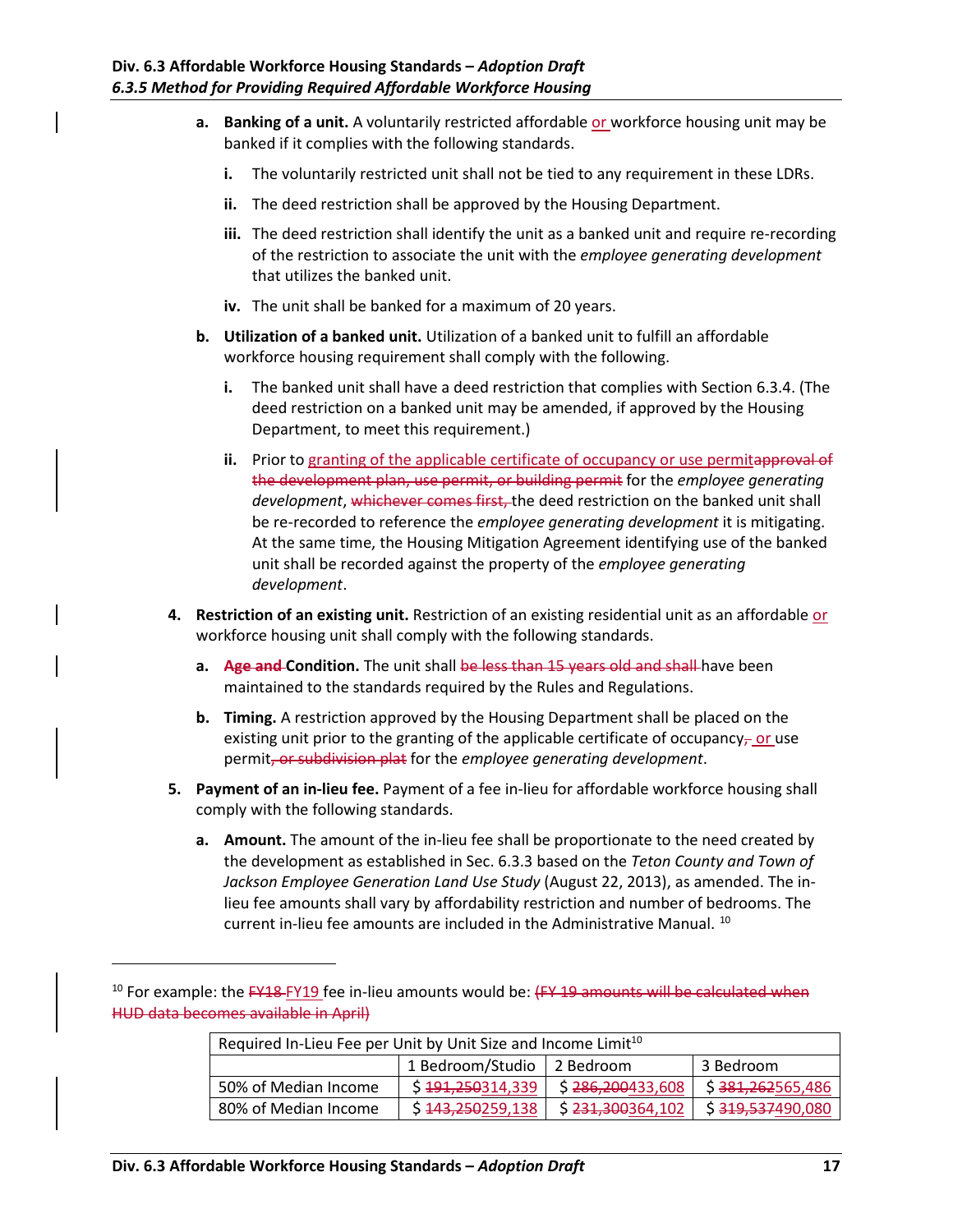- **b. Fractional amount.** If a fraction of an affordable workforce housing unit is required, the same fraction of the in-lieu fee amount shall be required.
- **c. Update.** The Town Council/Board of Teton County Commissioners shall update the fee in-lieu amount annually, by Resolution, based on the cost of developing the required affordable workforce housing and the resale value of the required affordable workforce housing.
	- **i.** The cost of development shall be provided by the Housing Director to reflect the full development cost of habitable floor area, including land and non-habitable floor area, based on recent past development.
	- **ii.** Unit sizes shall be assumed to be
		- 1). 1 Bedroom/Studio: 750-650 sf habitable
		- **2).** 2 Bedroom: <del>1,050900</del> sf habitable
		- **3).** 3 Bedroom: <del>1,350</del>1,150 sf habitable
	- **iii.** The maximum sales and rental prices shall be as established by the Housing Department annually pursuant to the Rules and Regulations.
	- **iv.** The capitalization rate for rental units shall be assumed to be eight percent (8%).
- **d. Timing.** The in-lieu fee shall be paid prior to the granting of the applicable certificate of occupancy, or use permit, or subdivision plat for the *employee generating development,*  whichever occurs first.
- **e. Payment.** In-lieu fees collected shall be immediately deposited into the interest- bearing Affordable Workforce Housing AccountFund.
- **f. Use of Fees.** In-lieu fees, and any interest accrued from in-lieu fees, shall be used for the development of affordable workforce housing that meets the standards of this Division.
- **g. Refund of in-lieu fees.**

 $\overline{\phantom{a}}$ 

- **i. Clawback.** In-lieu fees shall be refunded at the below levels if the required affordable workforce housing is provided by a higher priority method within 2 years.
	- **a). Provision within 1 year.** If the required affordable workforce housing is provided by a higher prior method within 1 year of the payment of the in-lieu fee, 97% of the in-lieu fee shall be refunded.
	- **b). Provision within 2 years.** If the required affordable workforce housing is provided by a higher prior method within 2 years of the payment of the in-lieu fee, 95% of the in-lieu fee shall be refunded.
- **i.ii. Seven year limit.** In-lieu fees shall be refunded upon written request by the current owner of the *development employee generating development* for which in-lieu fees are paid, if the fees are not expended within seven 7 years from the date the fees are paid.

| 120% of Median Income | - <del>50,130</del> 128,983 د | S <del>124.794</del> 208.316 | א ב <del>±99,79 ב</del> |
|-----------------------|-------------------------------|------------------------------|-------------------------|
| 200% of Median Income | $\Omega$<br>ັບ                |                              | —— <del>—</del>         |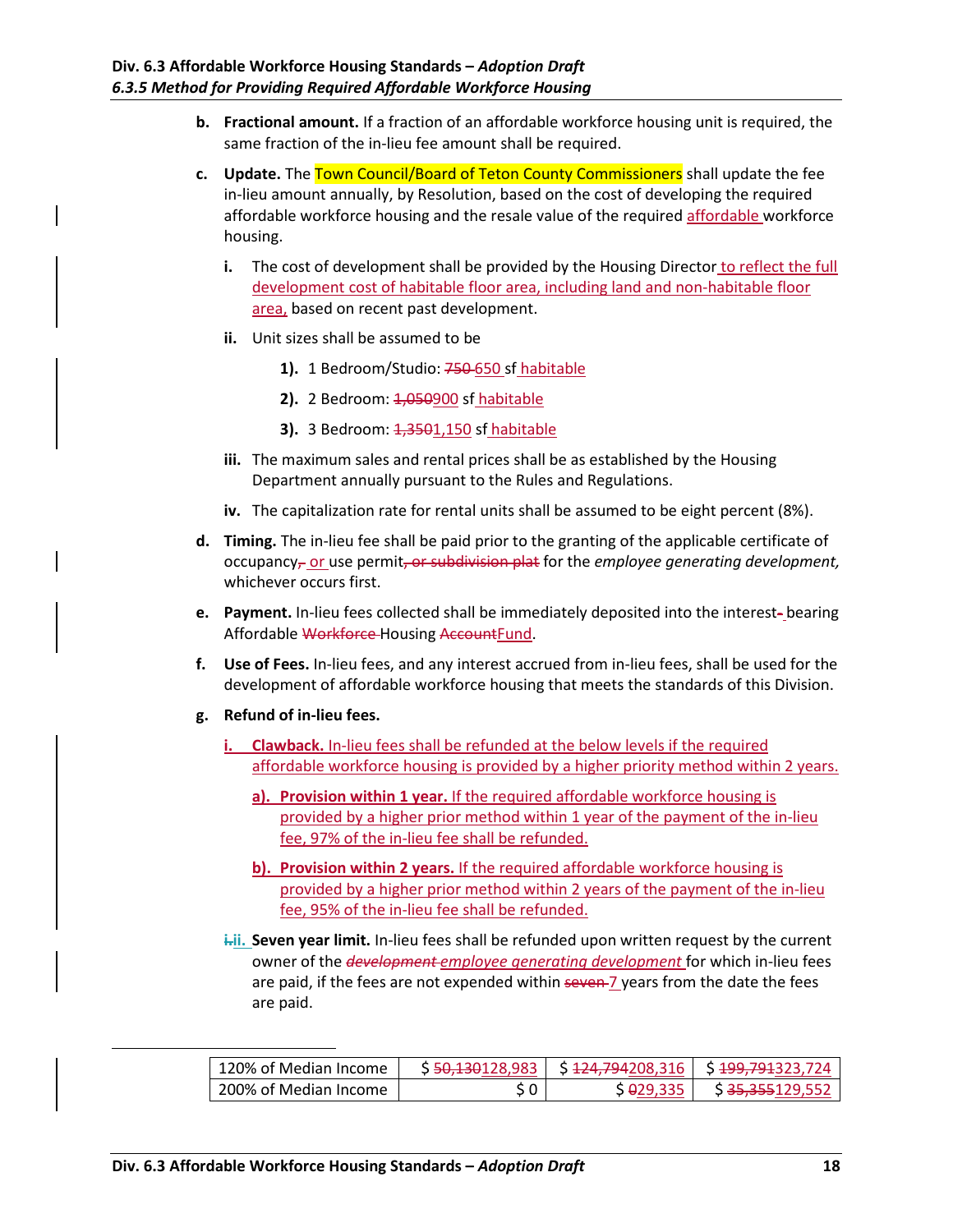- a). Notwithstanding this provision, if the **Town Council/Board of Teton County** Commissioners earmarks the fees for expenditure on a specific affordable workforce housing project, then the Town Council/Board of Teton County Commissioners may extend the time period by up to three 3 additional years.
- **b).** In-lieu fee payments shall be deemed expended on the basis that the first payment in shall be the first payment out.
- **c).** The written request shall be submitted to the Planning Director within  $\theta$ ne-1 year from the end of the seventh year, or one 1 year from the end of the extended refund time period.
- **ii.iii. Expired approval or permit.** An in-lieu fee required for an *employee generating development* for which approval has expired shall be refunded upon a written request from the current owner of the property for which the fee was paid. Such request shall be submitted to the Planning Director within three 3 months of the date of the expiration.
- **iii.iv. Written request.** In all instances where a refund of an in-lieu fee is available, the current owner must submit proof of ownership of the property and proof of payment of the in-lieu fee.

# <span id="page-20-0"></span>**6.3.6. Housing Mitigation Plan and Housing Mitigation Agreement**

#### <span id="page-20-1"></span>**A. Housing Mitigation Plan**

An application for physical development, use, development option, or subdivisionemployee generating development shall demonstrate compliance with, or exemption from, this Division through a Housing Mitigation Plan.

- **1. Part of application.** The Housing Mitigation Plan shall be a required component of a sufficient application for physical development, use, development option, or subdivisionthe employee generating development.
- **2. Review and decision.** The decision maker on the application, for which the Housing Mitigation Plan is a part, shall review and make a decision on the Housing Mitigation Plan as part of the review of the application, except that only the Town Council/Board of Teton County Commissioners can accept a proposal to convey land.
- **3. Contents of Mitigation Plan.** The Housing Mitigation Plan shall be in the form of the Housing Mitigation Plan template provided in the Administrative Manual and include the following.
	- **a. Applicability.** A statement that the requirements of this Division apply, or the proposed *employee generating development* is exempt from this Division in accordance with Sec. 6.3.2, along with an explanation why.
	- **b. Calculation of Requirement.** Calculation of the amount of required affordable workforce housing created by the *employee generating development* in accordance with Sec. 6.3.3.
	- **c. Tabulation of unit types.** Demonstration how the unit types required by Sec. 6.3.4 will be provided.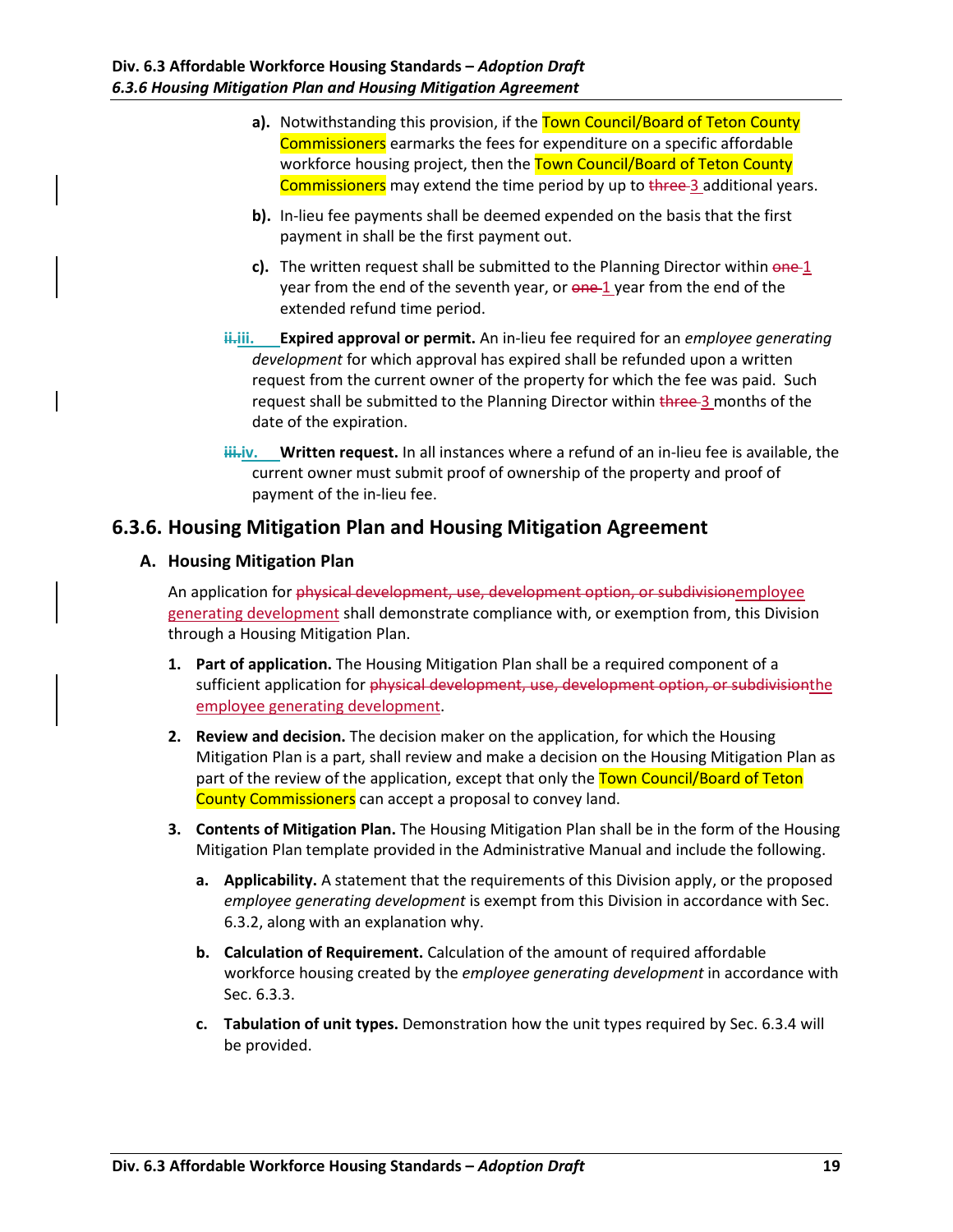- **d. Proposed method of provision.** The method (or combination of methods) by which affordable workforce housing is to be provided in accordance with Sec. 6.3.5. The method of provision proposed shall include the following, as applicable.
	- **i.** Findings to justify that higher priority methods are impracticable (e.g., construction of affordable workforce housing units, on-site or off-setsite) if they are not used.
	- **ii.** Location of the proposed units, if applicable.
	- **iii.** The time by which the units or another method of mitigation will be provided.
	- **iv.** A completed Housing Department Deed Restriction Worksheet for each unit.
	- **v.** Demonstration of compliance with the standards of Subsection 6.3.5.D. for the specific method(s) proposed.
	- **vi.** In the case of construction of units, the application number(s) for the permit(s) to construct the units.
	- **vii.** In the case of a conveyance of land:
		- **a).** A topographic and boundary survey of the land to be conveyed.
		- **b).** An analysis of the residential development allowed on the land by the current zoning.
		- **c).** Evidence that on-site infrastructure needed for development is on the site, or will be timely when it will be provided by the person conveying the land.
		- **d).** A title report on the land demonstrating clear title, physical and legal access, any liens, easements, and other information necessary to fully describe the legal status of the land to be conveyed.
		- **e).** An appraisal of the fair market value of the land.
		- **f).** Any additional information or studies determined by the Planning Director to be necessary to demonstrate compliance with Subsection 6.3.5.D.2.
	- **viii.** In the case of restriction of an existing unit, the certificate of occupancy for the unit, and an inspection of the maintenance of the unit to the standards of the Rules and Regulations shall be completed by a qualified professional inspector.
	- **ix.** In the case of payment of an in-lieu fee, calculation of the in-lieu fee amount.

#### <span id="page-21-0"></span>**B. Housing Mitigation Agreement**

As a condition of approval of the *employee generating development*, the owner of the property on which the *employee generating development* is proposed shall enter into a Housing Mitigation Agreement with the **Town/County**. The Housing Mitigation Agreement shall include: the approved Housing Mitigation Plan; all terms and conditions of the approval of the Housing Mitigation Plan; and all applicable deed restrictions; and any other provisions the decisionmaker or the Housing Department deems relevant.

**1.** In signing the agreement, the applicant agrees to comply with the terms and conditions of the approved Housing Mitigation Plan and the Housing Mitigation Agreement.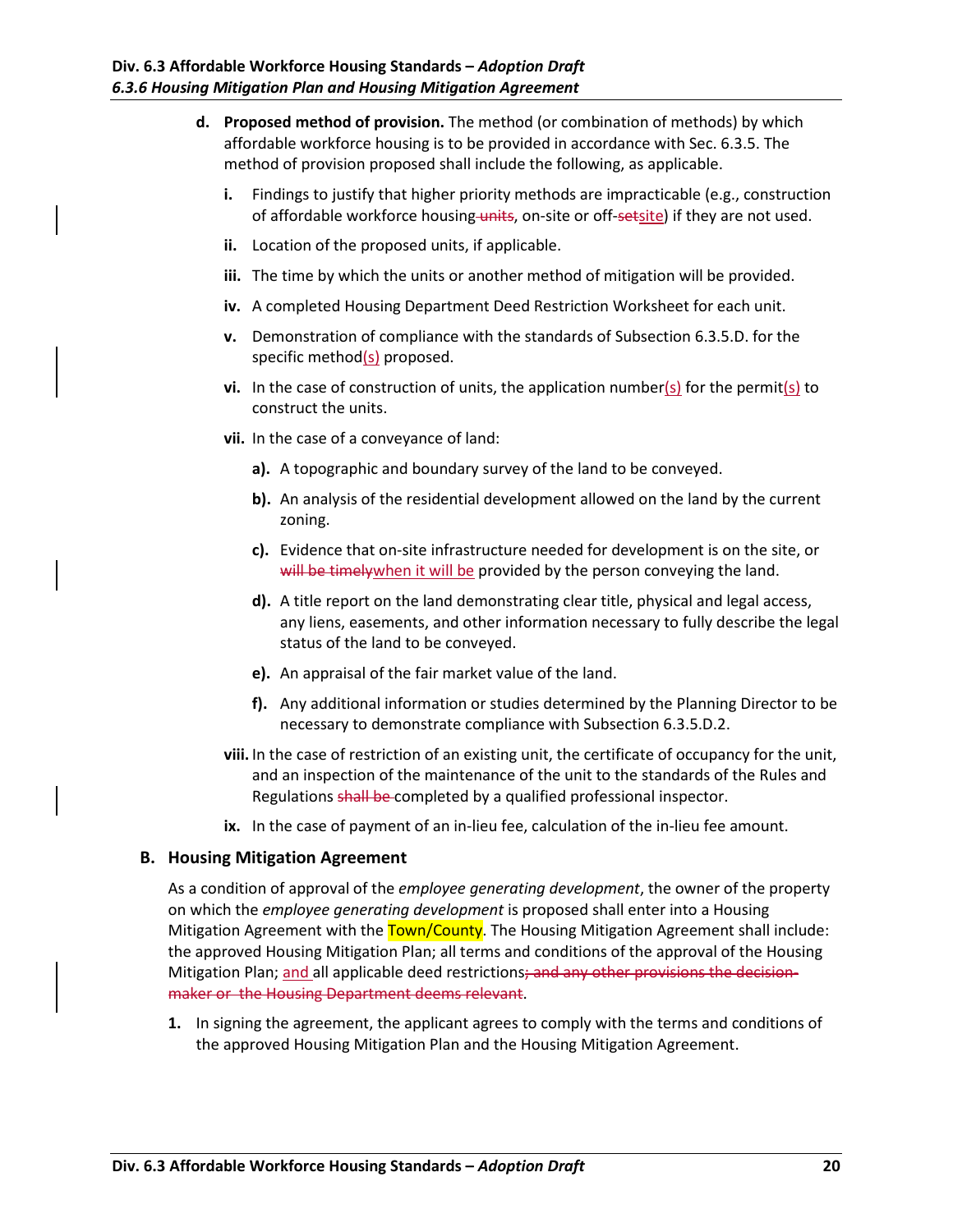- **2.** The requirement for a Housing Mitigation Agreement may be waived if the required affordable workforce housing is provided prior to approval of the *employee generating development*.
- **2.3.**The Housing Mitigation Agreement shall be recorded against the property of the *employee generating development*.
- **3.4.** The Housing Mitigation Agreement shall be in a form acceptable by the Town/County Attorney.
- **4.5.**The Housing Mitigation Agreement shall be amended only in accordance with its original approval.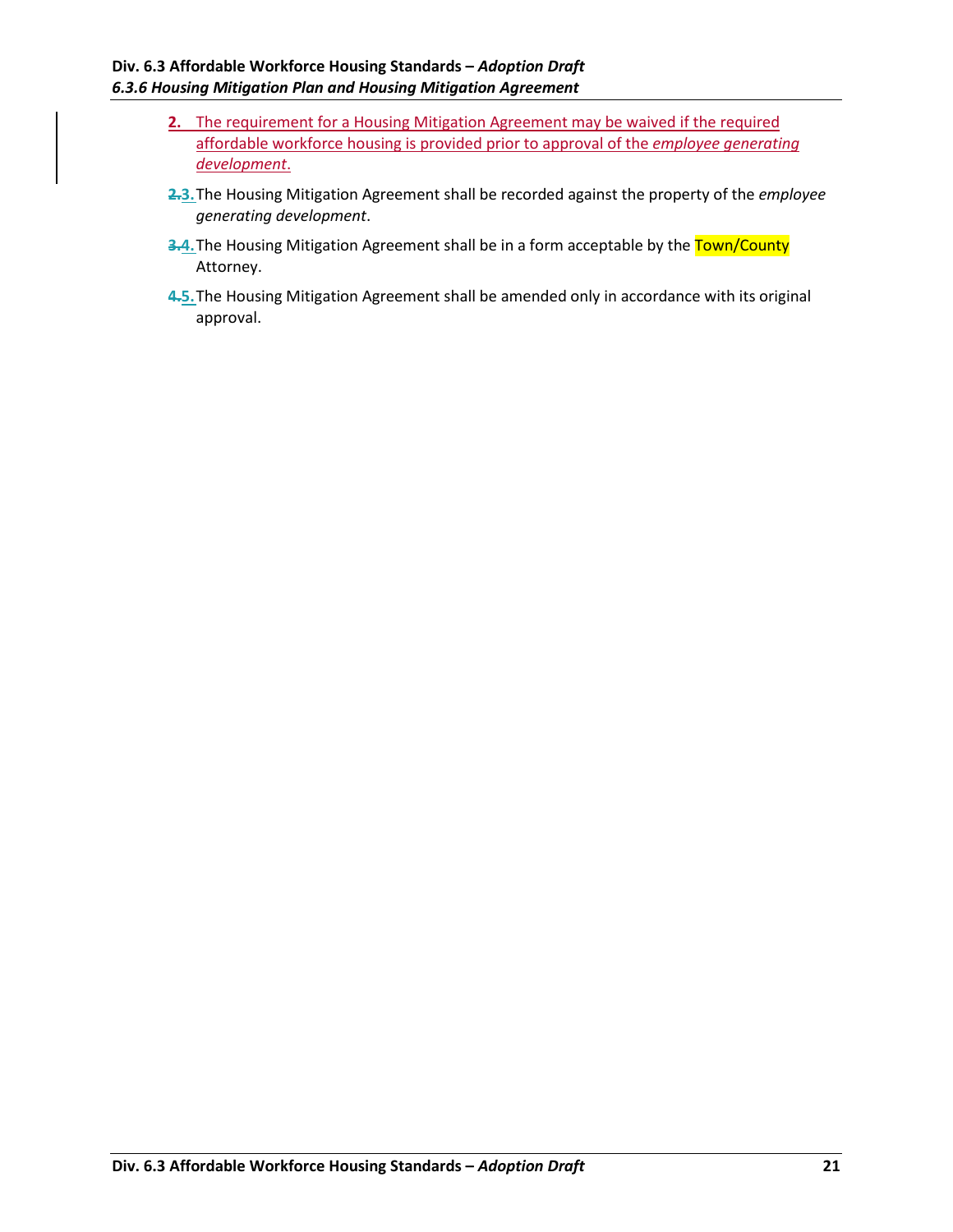# <span id="page-23-0"></span>**Additional Standards Outside of Division 6.3**

#### <span id="page-23-1"></span>**References to concurrent updates**

These affordable workforce housing standards are proposed concurrently with updates to zoning in Town and the Housing Department Rules and Regulations. All references in this draft are intended to reference the updated zoning and updated Rules and Regulations.

Zoning Update materials can be found at[: https://www.engage2017.jacksontetonplan.com/townzoning](https://www.engage2017.jacksontetonplan.com/townzoning)

Rules and Regulations Update materials can be found at: <https://www.engage2017.jacksontetonplan.com/housingrulesandregulations>

#### <span id="page-23-2"></span>**References throughout the rest of the LDRs**

Throughout the LDRs there are references to Divisions 7.4 and 6.3 and "affordable", "employee", and "workforce" housing. All of those references are updated as applicable. All changes are identified in the Ordinance the Town is considering for adoption, and will be identified in the resolution the County considers for adoption on July 16, 2018.

#### <span id="page-23-3"></span>**Other Sections to be Amended to Implement this Update**

Add "Affordable Workforce Housing Standards (Div. 6.3)" to the list of regulation exemption applicable to agriculture in Section 6.1.3.B.2.d.i of the County LDRs

#### Delete **Division 7.4**

#### Add **Section 8.10.10. Housing Director**

In addition to the jurisdiction, authority, and duties, which may be conferred upon the Jackson/Teton County Affordable Housing Director by other provisions of the County Regulations/Jackson Municipal Code and the Board of County Commissioners/Town Council, the Housing Director shall have the following authority and duties under these LDRs:

- A. To advise and provide technical assistance to the Town Administrator, Planning Director, Planning and Zoning Commission, Board of Adjustment, and Board of County Commissioners/Town Council in regard to the housing issues which may arise during implementation of these LDRs; and
- B. To review, consider, and decide the following applications, where the Housing Director or Department is identified as the decision maker:
	- a. minor deviation pursuant to 8.2.13.B.2,
	- b. formal interpretation pursuant to Sec. 8.6.1,
	- c. zoning compliance verification pursuant to Sec. 8.6.2, and
	- a.d. administrative adjustment pursuant to Sec. 8.8.1.

Add **9.2.2.W.** The words "Housing Director" shall mean the Jackson/Teton County Affordable Housing Director.

Add **9.2.2.X.** The words "Housing Department" shall mean the Jackson/Teton County Affordable Housing Department.